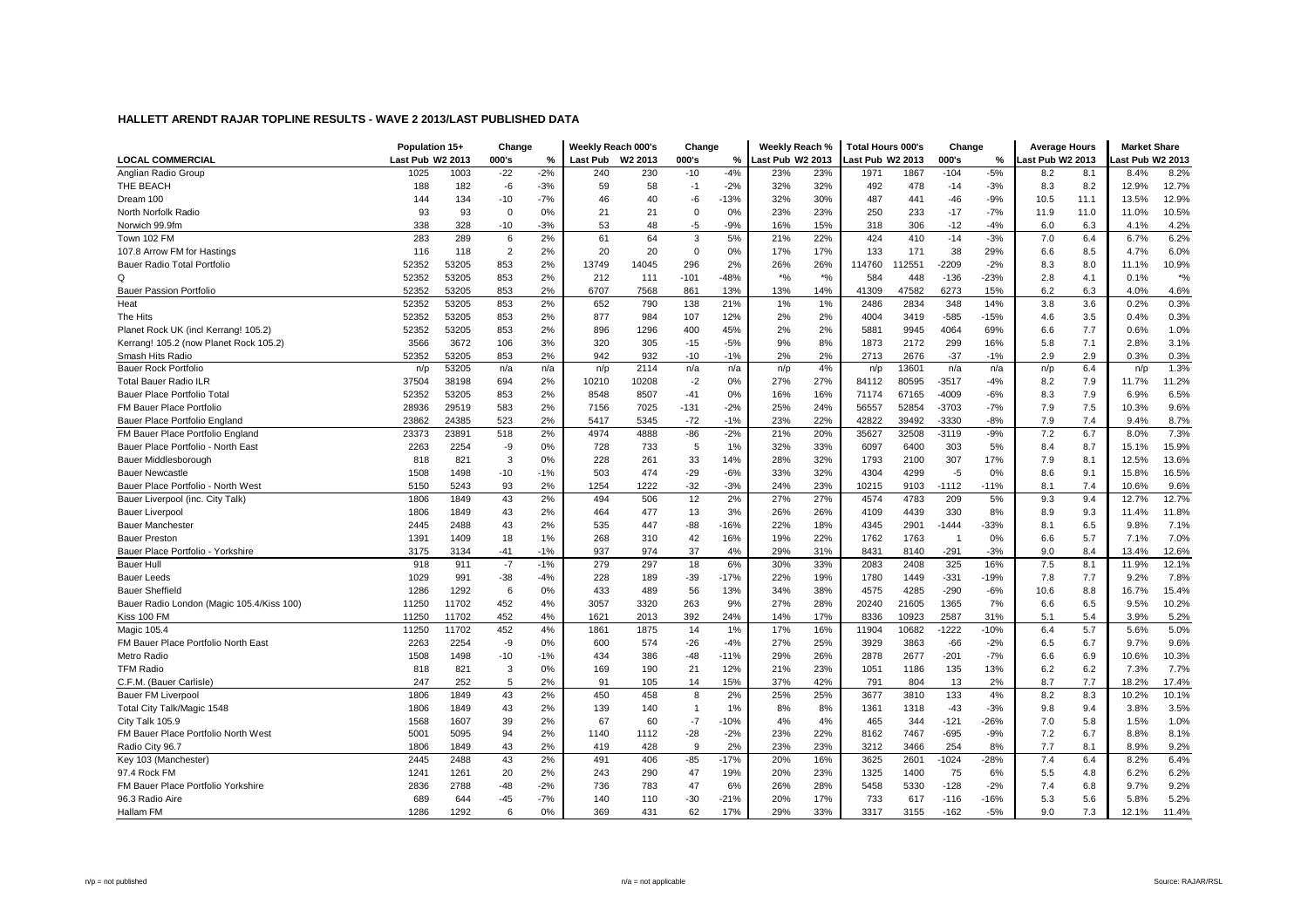|                                                              | Population 15+   |       | Change         |       | Weekly Reach 000's |                     | Change         |        | Weekly Reach %   |     | <b>Total Hours 000's</b> |       | Change  |        | <b>Average Hours</b> |      | <b>Market Share</b> |       |
|--------------------------------------------------------------|------------------|-------|----------------|-------|--------------------|---------------------|----------------|--------|------------------|-----|--------------------------|-------|---------|--------|----------------------|------|---------------------|-------|
| <b>LOCAL COMMERCIAL</b>                                      | Last Pub W2 2013 |       | 000's          | %     | Last Pub           | W <sub>2</sub> 2013 | 000's          | ℅      | Last Pub W2 2013 |     | ast Pub W2 2013          |       | 000's   | %      | ast Pub W2 2013      |      | ast Pub W2 2013     |       |
| 96.9 Viking FM                                               | 918              | 911   | $-7$           | $-1%$ | 228                | 242                 | 14             | 6%     | 25%              | 27% | 1408                     | 1557  | 149     | 11%    | 6.2                  | 6.4  | 8.1%                | 7.8%  |
| Bauer Northern Ireland                                       | 1441             | 1454  | 13             | 1%    | 626                | 620                 | -6             | $-1%$  | 43%              | 43% | 5431                     | 5106  | $-325$  | $-6%$  | 8.7                  | 8.2  | 21.4%               | 19.6% |
| 97.4 Cool FM                                                 | 986              | 1001  | 15             | 2%    | 408                | 417                 | 9              | 2%     | 41%              | 42% | 3394                     | 3238  | $-156$  | $-5%$  | 8.3                  | 7.8  | 19.8%               | 18.6% |
| Downtown Radio (DTR)                                         | 1441             | 1454  | 13             | 1%    | 292                | 268                 | $-24$          | $-8%$  | 20%              | 18% | 2037                     | 1868  | $-169$  | $-8%$  | 7.0                  | 7.0  | 8.0%                | 7.2%  |
| Bauer Place Portfolio - Scotland                             | 4133             | 4182  | 49             | 1%    | 1706               | 1687                | $-19$          | $-1%$  | 41%              | 40% | 18812                    | 18399 | $-413$  | $-2%$  | 11.0                 | 10.9 | 24.8%               | 24.5% |
| FM Bauer Place Portfolio Scotland                            | 4133             | 4181  | 48             | 1%    | 1526               | 1538                | 12             | 1%     | 37%              | 37% | 14278                    | 14742 | 464     | 3%     | 9.4                  | 9.6  | 19.0%               | 19.4% |
| Bauer Radio Central Scotland                                 | 2872             | 2903  | 31             | 1%    | 1037               | 1021                | $-16$          | $-2%$  | 36%              | 35% | 11448                    | 10955 | $-493$  | $-4%$  | 11.0                 | 10.7 | 22.4%               | 22.0% |
| Scotland's Greatest Hits Network                             | 3564             | 3608  | 44             | 1%    | 368                | 367                 | $-1$           | 0%     | 10%              | 10% | 3314                     | 3159  | $-155$  | $-5%$  | 9.0                  | 8.6  | 5.1%                | 5.0%  |
| <b>Bauer Glasgow</b>                                         | 1853             | 1870  | 17             | 1%    | 661                | 659                 | $-2$           | 0%     | 36%              | 35% | 6743                     | 6581  | $-162$  | $-2%$  | 10.2                 | 10.0 | 20.5%               | 20.8% |
| Clyde 1 FM                                                   | 1853             | 1870  | 17             | 1%    | 601                | 584                 | $-17$          | $-3%$  | 32%              | 31% | 5449                     | 5379  | $-70$   | $-1%$  | 9.1                  | 9.2  | 16.5%               | 17.0% |
| Clyde 2                                                      | 1853             | 1870  | 17             | 1%    | 171                | 168                 | $-3$           | $-2%$  | 9%               | 9%  | 1294                     | 1202  | $-92$   | $-7%$  | 7.6                  | 7.2  | 3.9%                | 3.8%  |
| Bauer Edinburgh                                              | 1118             | 1136  | 18             | 2%    | 377                | 363                 | $-14$          | $-4%$  | 34%              | 32% | 4705                     | 4374  | $-331$  | $-7%$  | 12.5                 | 12.1 | 23.8%               | 22.3% |
| ForthOne                                                     | 1118             | 1136  | 18             | 2%    | 348                | 331                 | $-17$          | $-5%$  | 31%              | 29% | 4054                     | 3867  | $-187$  | $-5%$  | 11.7                 | 11.7 | 20.5%               | 19.7% |
| Forth <sub>2</sub>                                           | 1118             | 1136  | 18             | 2%    | 71                 | 72                  | $\overline{1}$ | 1%     | 6%               | 6%  | 651                      | 508   | $-143$  | $-22%$ | 9.2                  | 7.1  | 3.3%                | 2.6%  |
| Moray Firth Radio (Bauer Inverness)                          | 235              | 237   | $\overline{2}$ | 1%    | 111                | 111                 | $\Omega$       | 0%     | 47%              | 47% | 1179                     | 1228  | 49      | 4%     | 10.7                 | 11.0 | 23.6%               | 24.1% |
| <b>Bauer Aberdeen</b>                                        | 322              | 330   | 8              | 2%    | 169                | 166                 | $-3$           | $-2%$  | 52%              | 50% | 1832                     | 1889  | 57      | 3%     | 10.9                 | 11.4 | 27.4%               | 27.8% |
| Northsound One                                               | 322              | 330   | 8              | 2%    | 141                | 137                 | $-4$           | $-3%$  | 44%              | 41% | 1379                     | 1338  | $-41$   | $-3%$  | 9.8                  | 9.8  | 20.6%               | 19.7% |
| Northsound Two                                               | 322              | 330   | 8              | 2%    | 59                 | 60                  | $\mathbf{1}$   | 2%     | 18%              | 18% | 453                      | 551   | 98      | 22%    | 7.7                  | 9.1  | 6.8%                | 8.1%  |
| Radio Borders (Bauer Borders)                                | 108              | 109   | $\overline{1}$ | 1%    | 47                 | 51                  | $\overline{4}$ | 9%     | 44%              | 47% | 559                      | 608   | 49      | 9%     | 11.8                 | 11.9 | 31.4%               | 32.0% |
| <b>Bauer Dundee</b>                                          | 381              | 386   | 5              | 1%    | 181                | 179                 | $-2$           | $-1%$  | 47%              | 46% | 2179                     | 2063  | $-116$  | $-5%$  | 12.1                 | 11.5 | 27.0%               | 25.5% |
| Tay-FM                                                       | 381              | 386   | 5              | 1%    | 138                | 142                 | $\overline{4}$ | 3%     | 36%              | 37% | 1184                     | 1213  | 29      | 2%     | 8.6                  | 8.5  | 14.7%               | 15.0% |
| Tay-AM                                                       | 381              | 386   | 5              | 1%    | 75                 | 76                  | $\overline{1}$ | 1%     | 20%              | 20% | 994                      | 850   | $-144$  | $-14%$ | 13.3                 | 11.2 | 12.3%               | 10.5% |
| West Sound (inc. West FM) (Bauer Southwest Scotland)         | 388              | 389   |                | 0%    | 179                | 180                 | $\overline{1}$ | 1%     | 46%              | 46% | 1692                     | 1790  | 98      | 6%     | 9.4                  | 10.0 | 24.0%               | 24.3% |
| Kerrang! UK (Excl Kerrang! 105.2)                            | 52352            | 53205 | 853            | 2%    | 1224               | 998                 | $-226$         | $-18%$ | 2%               | 2%  | 5968                     | 4723  | $-1245$ | $-21%$ | 4.9                  | 4.7  | 0.6%                | 0.5%  |
| Kiss UK                                                      | 52352            | 53205 | 853            | 2%    | 4119               | 4354                | 235            | 6%     | 8%               | 8%  | 21169                    | 22194 | 1025    | 5%     | 5.1                  | 5.1  | 2.0%                | 2.1%  |
| Kiss East                                                    | 2098             | 2104  | 6              | 0%    | 476                | 442                 | $-34$          | $-7%$  | 23%              | 21% | 3598                     | 3019  | $-579$  | $-16%$ | 7.6                  | 6.8  | 7.7%                | 6.6%  |
| Kiss West                                                    | 2415             | 2410  | $-5$           | 0%    | 456                | 446                 | $-10$          | $-2%$  | 19%              | 19% | 2573                     | 2532  | $-41$   | $-2%$  | 5.6                  | 5.7  | 5.2%                | 5.2%  |
| Magic UK                                                     | 52352            | 53205 | 853            | 2%    | 3454               | 3618                | 164            | 5%     | 7%               | 7%  | 22657                    | 21919 | $-738$  | $-3%$  | 6.6                  | 6.1  | 2.2%                | 2.1%  |
| Magic Network - North                                        | 10553            | 10594 | 41             | 0%    | 671                | 680                 | 9              | 1%     | 6%               | 6%  | 7194                     | 6984  | $-210$  | $-3%$  | 10.7                 | 10.3 | 3.6%                | 3.5%  |
| Magic Network - North East                                   | 2263             | 2254  | -9             | 0%    | 204                | 234                 | 30             | 15%    | 9%               | 10% | 2168                     | 2537  | 369     | 17%    | 10.6                 | 10.8 | 5.4%                | 6.3%  |
| Magic 1152 (Newcastle)                                       | 1508             | 1498  | $-10$          | $-1%$ | 119                | 140                 | 21             | 18%    | 8%               | 9%  | 1426                     | 1622  | 196     | 14%    | 12.0                 | 11.5 | 5.2%                | 6.2%  |
| Magic 1170 (Teesside)                                        | 818              | 821   | 3              | 0%    | 86                 | 94                  | 8              | 9%     | 10%              | 11% | 742                      | 915   | 173     | 23%    | 8.7                  | 9.7  | 5.2%                | 5.9%  |
| Magic Network - North West                                   | 5115             | 5206  | 91             | 2%    | 177                | 169                 | -8             | $-5%$  | 3%               | 3%  | 2053                     | 1636  | $-417$  | $-20%$ | 11.6                 | 9.7  | 2.1%                | 1.7%  |
| Magic 1548 (Liverpool)                                       | 1806             | 1849  | 43             | 2%    | 77                 | 83                  | 6              | 8%     | 4%               | 4%  | 897                      | 973   | 76      | 8%     | 11.7                 | 11.7 | 2.5%                | 2.6%  |
| Magic 1152 (Manchester)                                      | 2445             | 2488  | 43             | 2%    | 71                 | 60                  | $-11$          | $-15%$ | 3%               | 2%  | 720                      | 301   | $-419$  | $-58%$ | 10.1                 | 5.0  | 1.6%                | 0.7%  |
| Magic 999 (Preston)                                          | 1106             | 1123  | 17             | 2%    | 30                 | 25                  | $-5$           | $-17%$ | 3%               | 2%  | 437                      | 363   | $-74$   | $-17%$ | 14.7                 | 14.2 | 2.2%                | 1.8%  |
| Magic Network - Yorkshire                                    | 3175             | 3134  | $-41$          | $-1%$ | 289                | 277                 | $-12$          | $-4%$  | 9%               | 9%  | 2973                     | 2811  | $-162$  | $-5%$  | 10.3                 | 10.1 | 4.7%                | 4.3%  |
| Magic 828 (Leeds)                                            | 1029             | 991   | $-38$          | $-4%$ | 110                | 95                  | -15            | $-14%$ | 11%              | 10% | 1046                     | 832   | $-214$  | $-20%$ | 9.5                  | 8.8  | 5.4%                | 4.5%  |
| Magic AM (Sheffield)                                         | 1286             | 1292  | 6              | 0%    | 102                | 100                 | $-2$           | $-2%$  | 8%               | 8%  | 1258                     | 1130  | $-128$  | $-10%$ | 12.3                 | 11.4 | 4.6%                | 4.1%  |
| Magic 1161 (Hull)                                            | 918              | 911   | $-7$           | $-1%$ | 80                 | 84                  | $\overline{4}$ | 5%     | 9%               | 9%  | 675                      | 851   | 176     | 26%    | 8.4                  | 10.1 | 3.9%                | 4.3%  |
| Wave 105 FM (Bauer South Coast)                              | 1777             | 1800  | 23             | 1%    | 393                | 390                 | $-3$           | $-1%$  | 22%              | 22% | 4014                     | 3449  | $-565$  | $-14%$ | 10.2                 | 8.8  | 10.8%               | 9.4%  |
| <b>Total Celador Radio</b>                                   | 3257             | 3363  | 106            | 3%    | 525                | 539                 | 14             | 3%     | 16%              | 16% | 3416                     | 3432  | 16      | 0%     | 6.5                  | 6.4  | 5.0%                | 5.0%  |
| The Breeze (Basingstoke and North Hampshire) (was Kestrel FM | 139              | 143   | $\overline{4}$ | 3%    | 30                 | 26                  | $-4$           | $-13%$ | 22%              | 18% | 212                      | 182   | $-30$   | $-14%$ | 7.0                  | 7.0  | 8.1%                | 7.1%  |
| The Breeze (East Hampshire & South West Surrey) (was Kestrel | 95               | 100   | 5              | 5%    | 17                 | 16                  | $-1$           | $-6%$  | 18%              | 16% | 135                      | 128   | $-7$    | $-5%$  | 8.0                  | 7.9  | 6.1%                | 5.9%  |
| Celador Radio South                                          | 1852             | 1878  | 26             | 1%    | 260                | 290                 | 30             | 12%    | 14%              | 15% | 1392                     | 1775  | 383     | 28%    | 5.4                  | 6.1  | 3.6%                | 4.6%  |
| The Breeze (South)                                           | 1119             | 1124  | 5              | 0%    | 76                 | 84                  | 8              | 11%    | 7%               | 7%  | 306                      | 553   | 247     | 81%    | 4.0                  | 6.6  | 1.4%                | 2.5%  |
| Jack FM South Coast (Was The Coast)                          | 1708             | 1728  | 20             | 1%    | 196                | 219                 | 23             | 12%    | 11%              | 13% | 1086                     | 1222  | 136     | 13%    | 5.6                  | 5.6  | 3.0%                | 3.5%  |
| Celador Radio South West                                     | 1170             | 1243  | 73             | 6%    | 222                | 215                 | $-7$           | $-3%$  | 19%              | 17% | 1626                     | 1447  | $-179$  | $-11%$ | 7.3                  | 6.7  | 6.4%                | 5.6%  |
| The Breeze South West (North)                                | 817              | 790   | $-27$          | $-3%$ | 62                 | 57                  | $-5$           | $-8%$  | 8%               | 7%  | 558                      | 272   | $-286$  | $-51%$ | 9.0                  | 4.8  | 3.2%                | 1.7%  |
| The Breeze South West (South) (was Midwest Radio)            | 169              | 290   | 121            | 72%   | 29                 | 35                  | 6              | 21%    | 17%              | 12% | 378                      | 358   | $-20$   | $-5%$  | 13.2                 | 10.3 | 10.0%               | 5.5%  |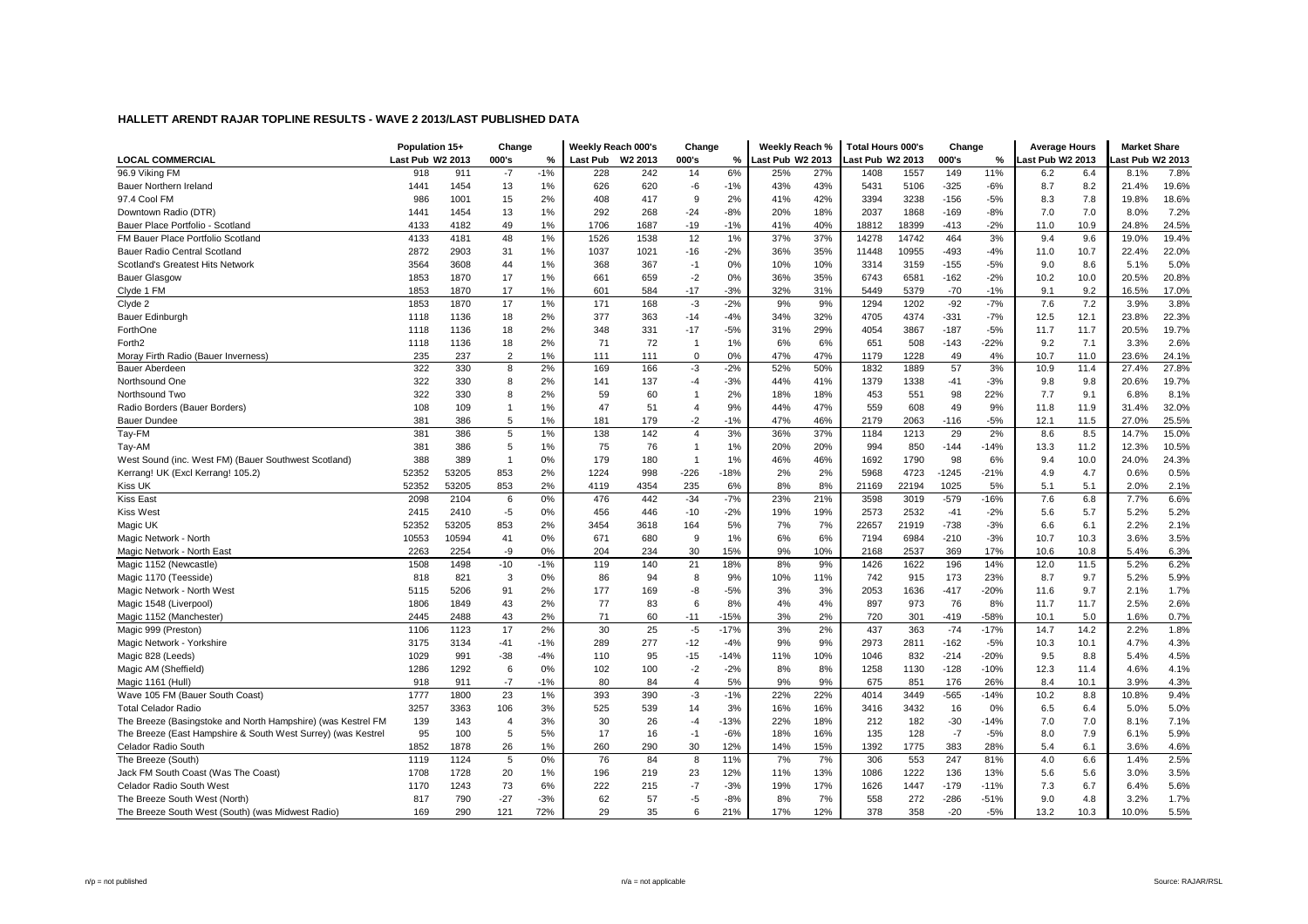|                                                        | Population 15+   |       | Change         |        | Weekly Reach 000's |         | Change         |        | Weekly Reach %   |     | Total Hours 000's |        | Change         |        | <b>Average Hours</b> |      | <b>Market Share</b> |       |
|--------------------------------------------------------|------------------|-------|----------------|--------|--------------------|---------|----------------|--------|------------------|-----|-------------------|--------|----------------|--------|----------------------|------|---------------------|-------|
| <b>LOCAL COMMERCIAL</b>                                | Last Pub W2 2013 |       | 000's          | %      | Last Pub           | W2 2013 | 000's          | %      | Last Pub W2 2013 |     | Last Pub W2 2013  |        | 000's          | %      | ast Pub W2 2013      |      | ast Pub W2 2013     |       |
| 106 JACKfm (Bristol) (was Original 106)                | 655              | 628   | $-27$          | $-4%$  | 125                | 112     | $-13$          | $-10%$ | 19%              | 18% | 724               | 633    | $-91$          | $-13%$ | 5.8                  | 5.6  | 5.3%                | 4.9%  |
| Nova Radio - Weston (was Star Radio in North Somerset) | 136              | 131   | $-5$           | $-4%$  | 20                 | 17      | $-3$           | $-15%$ | 15%              | 13% | 151               | 123    | $-28$          | $-19%$ | 7.5                  | 7.2  | 4.7%                | 4.2%  |
| <b>Central FM</b>                                      | 207              | 209   | $\overline{2}$ | 1%     | 56                 | 55      | $-1$           | $-2%$  | 27%              | 26% | 268               | 226    | $-42$          | $-16%$ | 4.8                  | 4.2  | 7.8%                | 6.9%  |
| <b>Total Cheshire Radio</b>                            | 365              | 377   | 12             | 3%     | 58                 | 58      | 0              | 0%     | 16%              | 15% | 332               | 386    | 54             | 16%    | 5.7                  | 6.7  | 4.5%                | 5.3%  |
| Cheshire's Silk 106.9                                  | 179              | 184   | 5              | 3%     | 21                 | 18      | $-3$           | $-14%$ | 12%              | 10% | 130               | 110    | $-20$          | $-15%$ | 6.1                  | 6.1  | 3.8%                | 3.5%  |
| Chester's Dee 106.3                                    | 185              | 193   | 8              | 4%     | 37                 | 40      | 3              | 8%     | 20%              | 21% | 202               | 275    | 73             | 36%    | 5.5                  | 6.9  | 5.0%                | 6.6%  |
| <b>Total CN Radio</b>                                  | 839              | 851   | 12             | 1%     | 235                | 253     | 18             | 8%     | 28%              | 30% | 1523              | 1810   | 287            | 19%    | 6.5                  | 7.1  | 9.4%                | 11.2% |
| The Bay                                                | 286              | 282   | $-4$           | $-1%$  | 101                | 109     | 8              | 8%     | 35%              | 39% | 745               | 827    | 82             | 11%    | 7.4                  | 7.6  | 12.6%               | 14.1% |
| Citybeat 96.7/102.5FM                                  | 554              | 570   | 16             | 3%     | 126                | 154     | 28             | 22%    | 23%              | 27% | 557               | 1120   | 563            | 101%   | 4.4                  | 7.3  | 5.5%                | 11.2% |
| <b>Lakeland Radio</b>                                  | 50               | 51    | $\overline{1}$ | 2%     | 15                 | 19      | $\overline{4}$ | 27%    | 29%              | 36% | 119               | 138    | 19             | 16%    | 8.0                  | 7.4  | 10.8%               | 12.7% |
| Connect FM (was Connect FM and Lite 106.8FM)           | 416              | 438   | 22             | 5%     | 46                 | 46      | 0              | 0%     | 11%              | 10% | 404               | 340    | $-64$          | $-16%$ | 8.7                  | 7.4  | 4.8%                | 3.6%  |
| Radio Exe 107.3 FM (was Exeter FM)                     | 197              | 194   | $-3$           | $-2%$  | 22                 | 21      | $-1$           | $-5%$  | 11%              | 11% | 196               | 150    | $-46$          | $-23%$ | 8.9                  | 7.0  | 4.6%                | 3.7%  |
| <b>Total Fire Radio</b>                                | 1305             | 1325  | 20             | 2%     | 48                 | 52      | 4              | 8%     | 4%               | 4%  | 280               | 284    | $\overline{4}$ | 1%     | 5.8                  | 5.5  | 1.0%                | 1.0%  |
| Fire Radio                                             | 294              | 317   | 23             | 8%     | 41                 | 45      | $\overline{4}$ | 10%    | 14%              | 14% | 234               | 269    | 35             | 15%    | 5.7                  | 6.0  | 3.6%                | 3.7%  |
| Fire Radio South Coast                                 | 1011             | 1009  | $-2$           | 0%     | $\overline{7}$     | 7       | $\mathbf 0$    | 0%     | 1%               | 1%  | 47                | 15     | $-32$          | $-68%$ | 6.6                  | 2.3  | 0.2%                | 0.1%  |
| 3FM                                                    | 71               | 72    | $\overline{1}$ | 1%     | 29                 | 28      | $-1$           | $-3%$  | 40%              | 39% | 280               | 247    | $-33$          | $-12%$ | 9.8                  | 8.8  | 17.2%               | 15.4% |
| Total Global Radio (UK)                                | 52352            | 53205 | 853            | 2%     | 19333              | 20164   | 831            | 4%     | 37%              | 38% | 161148            | 65904  | 4756           | 3%     | 8.3                  | 8.2  | 15.6%               | 16.0% |
| Total Choice (UK)                                      | 52352            | 53205 | 853            | 2%     | 737                | 808     | 71             | 10%    | 1%               | 2%  | 3536              | 4101   | 565            | 16%    | 4.8                  | 5.1  | 0.3%                | 0.4%  |
| Choice FM London                                       | 11250            | 11702 | 452            | 4%     | 473                | 680     | 207            | 44%    | 4%               | 6%  | 2331              | 3743   | 1412           | 61%    | 4.9                  | 5.5  | 1.1%                | 1.8%  |
| <b>Classic FM</b>                                      | 52352            | 53205 | 853            | 2%     | 5584               | 5614    | 30             | 1%     | 11%              | 11% | 39580             | 36137  | -3443          | $-9%$  | 7.1                  | 6.4  | 3.8%                | 3.5%  |
| Capital Network (UK)                                   | 52352            | 53205 | 853            | 2%     | 6932               | 7376    | 444            | 6%     | 13%              | 14% | 40770             | 41557  | 787            | 2%     | 5.9                  | 5.6  | 3.9%                | 4.0%  |
| Gold Network (UK)                                      | 52352            | 53205 | 853            | 2%     | 1340               | 1433    | 93             | 7%     | 3%               | 3%  | 12157             | 12426  | 269            | 2%     | 9.1                  | 8.7  | 1.2%                | 1.2%  |
| Heart Network (UK)                                     | 52352            | 53205 | 853            | 2%     | 7229               | 7531    | 302            | 4%     | 14%              | 14% | 49896             | 52482  | 2586           | 5%     | 6.9                  | 7.0  | 4.8%                | 5.1%  |
| Total LBC (UK)                                         | 52352            | 53205 | 853            | 2%     | 1180               | 1247    | 67             | 6%     | 2%               | 2%  | 11445             | 12547  | 1102           | 10%    | 9.7                  | 10.1 | 1.1%                | 1.2%  |
| Total XFM (UK)                                         | 52352            | 53205 | 853            | 2%     | 960                | 975     | 15             | 2%     | 2%               | 2%  | 5256              | 5187   | $-69$          | $-1%$  | 5.5                  | 5.3  | 0.5%                | 0.5%  |
| Global Radio London (ILR)                              | 11250            | 11702 | 452            | 4%     | 4434               | 4824    | 390            | 9%     | 39%              | 41% | 37919             | 40844  | 2925           | 8%     | 8.6                  | 8.5  | 17.7%               | 19.3% |
| Global Radio (ILR)                                     | 42986            | 43731 | 745            | 2%     | 13341              | 13939   | 598            | 4%     | 31%              | 32% | 109913            | 114512 | 4599           | 4%     | 8.2                  | 8.2  | 13.0%               | 13.5% |
| Capital Network (ILR)                                  | 30585            | 30558 | $-27$          | 0%     | 5916               | 6164    | 248            | 4%     | 19%              | 20% | 36252             | 36608  | 356            | 1%     | 6.1                  | 5.9  | 6.3%                | 6.5%  |
| Capital Birmingham                                     | 2135             | 2208  | 73             | 3%     | 444                | 501     | 57             | 13%    | 21%              | 23% | 2962              | 3132   | 170            | 6%     | 6.7                  | 6.3  | 7.5%                | 7.4%  |
| Capital East Midlands                                  | 1973             | 1991  | 18             | 1%     | 481                | 474     | $-7$           | $-1%$  | 24%              | 24% | 3522              | 3476   | $-46$          | $-1%$  | 7.3                  | 7.3  | 9.1%                | 9.1%  |
| Capital London                                         | 11250            | 11702 | 452            | 4%     | 1950               | 2188    | 238            | 12%    | 17%              | 19% | 9043              | 9817   | 774            | 9%     | 4.6                  | 4.5  | 4.2%                | 4.6%  |
| Capital Manchester                                     | 2864             | 2914  | 50             | 2%     | 477                | 500     | 23             | 5%     | 17%              | 17% | 2940              | 2792   | $-148$         | $-5%$  | 6.2                  | 5.6  | 5.7%                | 5.7%  |
| <b>Capital North East</b>                              | 2238             | 2232  | $-6$           | 0%     | 500                | 469     | $-31$          | $-6%$  | 22%              | 21% | 2999              | 2845   | $-154$         | $-5%$  | 6.0                  | 6.1  | 7.5%                | 7.2%  |
| Capital Scotland                                       | 2756             | 2787  | 31             | 1%     | 474                | 523     | 49             | 10%    | 17%              | 19% | 3074              | 3158   | 84             | 3%     | 6.5                  | 6.0  | 6.3%                | 6.5%  |
| Capital South Coast                                    | 1797             | 1161  | $-636$         | $-35%$ | 228                | 212     | $-16$          | $-7%$  | 13%              | 18% | 1588              | 1468   | $-120$         | $-8%$  | 7.0                  | 6.9  | 4.2%                | 6.4%  |
| <b>Capital South Wales</b>                             | 1003             | 1030  | 27             | 3%     | 203                | 207     | $\overline{4}$ | 2%     | 20%              | 20% | 1060              | 1282   | 222            | 21%    | 5.2                  | 6.2  | 5.5%                | 6.4%  |
| <b>Capital Yorkshire</b>                               | 4569             | 4531  | $-38$          | $-1%$  | 1128               | 1165    | 37             | 3%     | 25%              | 26% | 8003              | 8678   | 675            | 8%     | 7.1                  | 7.5  | 9.0%                | 9.5%  |
| Gold Network (ILR)                                     | 29417            | 30067 | 650            | 2%     | 993                | 1075    | 82             | 8%     | 3%               | 4%  | 10002             | 10287  | 285            | 3%     | 10.1                 | 9.6  | 1.7%                | 1.8%  |
| Gold Cambridgeshire                                    | 849              | 872   | 23             | 3%     | 41                 | 45      | 4              | 10%    | 5%               | 5%  | 391               | 462    | 71             | 18%    | 9.4                  | 10.3 | 2.1%                | 2.5%  |
| Gold Devon                                             | 1033             | 1023  | $-10$          | $-1%$  | 42                 | 55      | 13             | 31%    | 4%               | 5%  | 375               | 545    | 170            | 45%    | 9.0                  | 9.9  | 1.6%                | 2.3%  |
| Gold East Anglia                                       | 1220             | 1212  | -8             | $-1%$  | 61                 | 64      | 3              | 5%     | 5%               | 5%  | 475               | 615    | 140            | 29%    | 7.8                  | 9.6  | 1.7%                | 2.3%  |
| <b>Gold East Midlands</b>                              | 1973             | 1991  | 18             | 1%     | 66                 | 71      | 5              | 8%     | 3%               | 4%  | 936               | 665    | $-271$         | $-29%$ | 14.2                 | 9.3  | 2.4%                | 1.7%  |
| <b>Gold Essex</b>                                      | 1360             | 1352  | -8             | $-1%$  | 50                 | 49      | $-1$           | $-2%$  | 4%               | 4%  | 695               | 486    | $-209$         | $-30%$ | 14.0                 | 9.9  | 2.2%                | 1.6%  |
| <b>Gold Four Counties</b>                              | 2018             | 2042  | 24             | 1%     | 66                 | 62      | $-4$           | $-6%$  | 3%               | 3%  | 712               | 660    | $-52$          | $-7%$  | 10.9                 | 10.6 | 1.8%                | 1.6%  |
| Gold Kent                                              | 1192             | 1232  | 40             | 3%     | 60                 | 68      | 8              | 13%    | 5%               | 6%  | 528               | 483    | $-45$          | $-9%$  | 8.7                  | 7.1  | 1.8%                | 1.7%  |
| Gold London                                            | 11250            | 11702 | 452            | 4%     | 363                | 273     | $-90$          | $-25%$ | 3%               | 2%  | 3580              | 2232   | -1348          | -38%   | 9.9                  | 8.2  | 1.7%                | 1.1%  |
| <b>Gold Manchester</b>                                 | 2864             | 2914  | 50             | 2%     | 88                 | 79      | -9             | $-10%$ | 3%               | 3%  | 1144              | 974    | $-170$         | $-15%$ | 13.1                 | 12.2 | 2.2%                | 2.0%  |
| Gold North West & Wales                                | 999              | 1027  | 28             | 3%     | 18                 | 23      | 5              | 28%    | 2%               | 2%  | 193               | 255    | 62             | 32%    | 10.4                 | 11.1 | 0.9%                | 1.2%  |
| <b>Gold Solent</b>                                     | 1797             | 1825  | 28             | 2%     | 56                 | 69      | 13             | 23%    | 3%               | 4%  | 640               | 779    | 139            | 22%    | 11.5                 | 11.3 | 1.7%                | 2.1%  |
| Gold South Wales                                       | 1003             | 1030  | 27             | 3%     | 68                 | 59      | -9             | $-13%$ | 7%               | 6%  | 730               | 793    | 63             | 9%     | 10.8                 | 13.5 | 3.8%                | 3.9%  |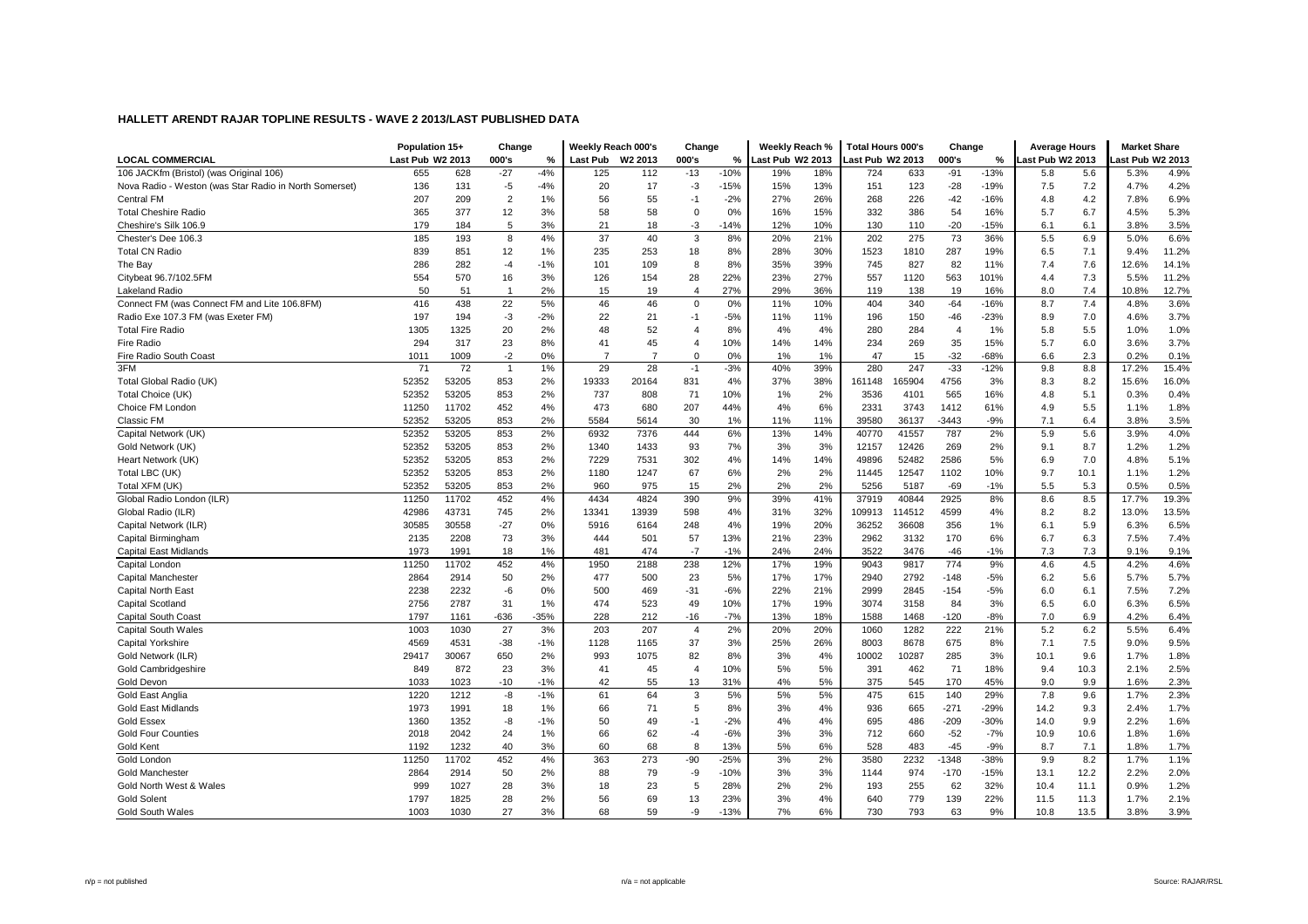|                                      | Population 15+   |       | Change         |       | Weekly Reach 000's |                     | Change         |        | Weekly Reach %   |     | <b>Total Hours 000's</b> |       | Change         |               | <b>Average Hours</b> |            | <b>Market Share</b> |                |
|--------------------------------------|------------------|-------|----------------|-------|--------------------|---------------------|----------------|--------|------------------|-----|--------------------------|-------|----------------|---------------|----------------------|------------|---------------------|----------------|
| <b>LOCAL COMMERCIAL</b>              | Last Pub W2 2013 |       | 000's          | %     | Last Pub           | W <sub>2</sub> 2013 | 000's          | %      | Last Pub W2 2013 |     | ast Pub W2 2013          |       | 000's          | $\%$          | ast Pub W2 2013      |            | ast Pub W2 2013     |                |
| <b>Gold Sussex</b>                   | 1372             | 1400  | 28             | 2%    | 48                 | 72                  | 24             | 50%    | 3%               | 5%  | 384                      | 590   | 206            | 54%           | 8.0                  | 8.2        | 1.2%                | 1.9%           |
| <b>Gold Thames Valley</b>            | 1438             | 1444  | 6              | 0%    | 33                 | 29                  | $-4$           | $-12%$ | 2%               | 2%  | 370                      | 351   | $-19$          | $-5%$         | 11.4                 | 12.1       | 1.3%                | 1.2%           |
| <b>Gold West Country</b>             | 2198             | 2190  | -8             | 0%    | 83                 | 97                  | 14             | 17%    | 4%               | 4%  | 810                      | 845   | 35             | 4%            | 9.7                  | 8.7        | 1.7%                | 1.8%           |
| Heart Network (ILR)                  | 27583            | 28245 | 662            | 2%    | 6489               | 6790                | 301            | 5%     | 24%              | 24% | 46549                    | 49165 | 2616           | 6%            | 7.2                  | 7.2        | 8.4%                | 8.8%           |
| <b>Heart Cambridgeshire</b>          | 849              | 872   | 23             | 3%    | 256                | 288                 | 32             | 13%    | 30%              | 33% | 1967                     | 1872  | $-95$          | $-5%$         | 7.7                  | 6.5        | 10.3%               | 10.0%          |
| <b>Heart East Anglia</b>             | 1220             | 1212  | $-8$           | $-1%$ | 316                | 312                 | $-4$           | $-1%$  | 26%              | 26% | 2029                     | 2322  | 293            | 14%           | 6.4                  | 7.5        | 7.5%                | 8.5%           |
| <b>Heart Essex</b>                   | 1360             | 1352  | -8             | $-1%$ | 445                | 411                 | $-34$          | $-8%$  | 33%              | 30% | 3580                     | 3566  | $-14$          | 0%            | 8.1                  | 8.7        | 11.4%               | 11.4%          |
| <b>Heart Four Counties</b>           | 2018             | 2042  | 24             | 1%    | 602                | 563                 | $-39$          | $-6%$  | 30%              | 28% | 4013                     | 3899  | $-114$         | $-3%$         | 6.7                  | 6.9        | 10.1%               | 9.6%           |
| <b>Heart Kent</b>                    | 1192             | 1232  | 40             | 3%    | 368                | 392                 | 24             | 7%     | 31%              | 32% | 2770                     | 3380  | 610            | 22%           | 7.5                  | 8.6        | 9.6%                | 11.6%          |
| Heart London                         | 11250            | 11702 | 452            | 4%    | 1750               | 1925                | 175            | 10%    | 16%              | 16% | 9034                     | 10990 | 1956           | 22%           | 5.2                  | 5.7        | 4.2%                | 5.2%           |
| Heart North West and Wales           | 999              | 1027  | 28             | 3%    | 216                | 217                 | $\overline{1}$ | 0%     | 22%              | 21% | 1539                     | 1269  | $-270$         | $-18%$        | 7.1                  | 5.8        | 7.5%                | 6.1%           |
| <b>Heart Solent</b>                  | 1797             | 1825  | 28             | 2%    | 281                | 329                 | 48             | 17%    | 16%              | 18% | 2071                     | 2525  | 454            | 22%           | 7.4                  | 7.7        | 5.4%                | 6.7%           |
| <b>Heart South West</b>              | 1438             | 1430  | -8             | $-1%$ | 408                | 422                 | 14             | 3%     | 28%              | 30% | 3372                     | 3161  | $-211$         | $-6%$         | 8.3                  | 7.5        | 9.8%                | 9.3%           |
| <b>Heart Sussex</b>                  | 1372             | 1400  | 28             | 2%    | 380                | 377                 | $-3$           | $-1%$  | 28%              | 27% | 3055                     | 3024  | $-31$          | $-1%$         | 8.0                  | 8.0        | 9.7%                | 9.9%           |
| <b>Heart Thames Valley</b>           | 1438             | 1444  | 6              | 0%    | 353                | 366                 | 13             | 4%     | 25%              | 25% | 2591                     | 2776  | 185            | 7%            | 7.3                  | 7.6        | 8.9%                | 9.8%           |
| <b>Heart West Country</b>            | 2198             | 2190  | -8             | 0%    | 625                | 618                 | $-7$           | $-1%$  | 28%              | 28% | 5344                     | 5610  | 266            | 5%            | 8.6                  | 9.1        | 11.3%               | 12.1%          |
| <b>Heart West Midlands</b>           | 3601             | 3707  | 106            | 3%    | 736                | 808                 | 72             | 10%    | 20%              | 22% | 5312                     | 5857  | 545            | 10%           | 7.2                  | 7.2        | 7.9%                | 8.3%           |
| LBC (ILR)                            | 11250            | 11702 | 452            | 4%    | 1014               | 1193                | 179            | 18%    | 9%               | 10% | 11087                    | 12074 | 987            | 9%            | 10.9                 | 10.1       | 5.2%                | 5.7%           |
| LBC 97.3                             | 11250            | 11702 | 452            | 4%    | 931                | 1047                | 116            | 12%    | 8%               | 9%  | 9787                     | 10298 | 511            | 5%            | 10.5                 | 9.8        | 4.6%                | 4.9%           |
| LBC News 1152                        | 11250            | 11702 | 452            | 4%    | 283                | 368                 | 85             | 30%    | 3%               | 3%  | 1300                     | 1775  | 475            | 37%           | 4.6                  | 4.8        | 0.6%                | 0.8%           |
| XFM (ILR)                            | 14113            | 14617 | 504            | 4%    | 710                | 729                 | 19             | 3%     | 5%               | 5%  | 3752                     | 3614  | $-138$         | $-4%$         | 5.3                  | 5.0        | 1.4%                | 1.4%           |
| <b>XFM Londor</b>                    | 11250            | 11702 | 452            | 4%    | 574                | 436                 | $-138$         | $-24%$ | 5%               | 4%  | 2843                     | 1988  | $-855$         | $-30%$        | 5.0                  | 4.6        | 1.3%                | 0.9%           |
| <b>XFM Manchester</b>                | 2864             | 2914  | 50             | 2%    | 206                | 230                 | 24             | 12%    | 7%               | 8%  | 1020                     | 1262  | 242            | 24%           | 4.9                  | 5.5        | 2.0%                | 2.6%           |
| <b>IOW Radio</b>                     | 122              | 120   | $-2$           | $-2%$ | 44                 | 42                  | $-2$           | $-5%$  | 36%              | 35% | 374                      | 358   | $-16$          | $-4%$         | 8.6                  | 8.4        | 13.5%               | 13.6%          |
| Jack fm Swindon (was More Radio)     | 197              | 203   | 6              | 3%    | 9                  | 16                  | $\overline{7}$ | 78%    | 5%               | 8%  | 67                       | 110   | 43             | 64%           | 7.4                  | 6.9        | 1.7%                | 2.7%           |
| <b>JACKfm Oxfordshire</b>            | 506              | 510   | $\overline{4}$ | 1%    | 77                 | 86                  | 9              | 12%    | 15%              | 17% | 531                      | 596   | 65             | 12%           | 6.9                  | 7.0        | 5.1%                | 6.0%           |
| Glide FM 1079 (was Oxford's FM107.9) | 495              | 499   | 4              | 1%    | 16                 | 25                  | 9              | 56%    | 3%               | 5%  | 51                       | 105   | 54             | 106%          | 3.1                  | 4.1        | 0.5%                | 1.1%           |
| 106 JACKfm (Oxford)                  | 506              | 510   | 4              | 1%    | 68                 | 72                  | $\overline{4}$ | 6%     | 13%              | 14% | 480                      | 492   | 12             | 3%            | 7.1                  | 6.8        | 4.6%                | 5.0%           |
| Kingdom FM                           | 287              | 290   | 3              | 1%    | 83                 | 70                  | $-13$          | $-16%$ | 29%              | 24% | 758                      | 551   | $-207$         | $-27%$        | 9.1                  | 7.9        | 13.0%               | 9.3%           |
| kmfm Group                           | 1045             | 1081  | 36             | 3%    | 163                | 161                 | $-2$           | $-1%$  | 16%              | 15% | 1212                     | 1162  | $-50$          | $-4%$         | 7.4                  | 7.2        | 4.8%                | 4.5%           |
| kmfm East                            | 512              | 524   | 12             | 2%    | 91                 | 82                  | -9             | $-10%$ | 18%              | 16% | 649                      | 620   | $-29$          | $-4%$         | 7.1                  | 7.6        | 5.5%                | 5.0%           |
| kmfm West                            | 533              | 556   | 23             | 4%    | 72                 | 79                  | $\overline{7}$ | 10%    | 13%              | 14% | 563                      | 542   | $-21$          | $-4%$         | 7.9                  | 6.9        | 4.3%                | 4.0%           |
| Lincs FM Group                       | 2394             | 2417  | 23             | 1%    | 632                | 694                 | 62             | 10%    | 26%              | 29% | 5847                     | 6349  | 502            | 9%            | 9.3                  | 9.2        | 11.6%               | 11.9%          |
| <b>Lincs FM 102.2</b>                | 906              | 923   | 17             | 2%    | 346                | 391                 | 45             | 13%    | 38%              | 42% | 3715                     | 3726  | 11             | 0%            | 10.7                 | 9.5        | 18.4%               | 17.1%          |
| Lincs FM Group Yorkshire             | 1503             | 1510  | $\overline{7}$ | 0%    | 302                | 320                 | 18             | 6%     | 20%              | 21% | 2248                     | 2394  | 146            | 6%            | 7.4                  | 7.5        | 7.5%                | 7.7%           |
| Dearne FM                            | 232              | 235   | 3              | 1%    | 45                 | 55                  | 10             | 22%    | 19%              | 23% | 375                      | 399   | 24             | 6%            | 8.3                  | 7.3        | 8.2%                | 8.1%           |
| <b>KCFM 99.8</b>                     | 453              | 442   | $-11$          | $-2%$ | 83                 | 80                  | $-3$           | $-4%$  | 18%              | 18% | 386                      | 466   | 80             | 21%           | 4.7                  | 5.8        | 4.7%                | 5.4%           |
| <b>Ridings FM</b>                    | 299              | 300   | $\mathbf{1}$   | 0%    | 51                 | 50                  | $-1$           | $-2%$  | 17%              | 17% | 447                      | 496   | 49             | 11%           | 8.7                  | 9.9        | 7.1%                | 8.1%           |
| <b>Rother FM</b>                     | 207              | 209   | $\overline{2}$ | 1%    | 36                 | 40                  | $\overline{4}$ | 11%    | 18%              | 19% | 335                      | 287   | $-48$          | $-14%$        | 9.2                  | 7.3        | 7.8%                | 6.6%           |
| Trax FM                              | 363              | 374   | 11             | 3%    | 87                 | 96                  | 9              | 10%    | 24%              | 26% | 705                      | 747   | 42             | 6%            | 8.1                  | 7.8        | 9.3%                | 9.4%           |
| The Local Radio Company Group Total  | 1983             | 1983  | $\mathbf 0$    | 0%    | 526                | 541                 | 15             | 3%     | 27%              | 27% | 4338                     | 4440  | 102            | 2%            | 8.3                  | 8.2        | 11.0%               | 11.3%          |
| 2BR                                  | 177              | 181   | $\overline{4}$ | 2%    | 47                 | 56                  | 9              | 19%    | 26%              | 31% | 275                      | 359   | 84             | 31%           | 5.9                  | 6.4        | 9.6%                | 11.4%          |
|                                      | 313              |       | -8             | $-3%$ | 69                 | 74                  | 5              | 7%     |                  | 24% | 423                      | 531   | 108            | 26%           | 6.2                  |            | 7.0%                | 8.8%           |
| Minster FM<br><b>Mix 96</b>          | 121              | 305   | 5              | 4%    | 37                 | 40                  | 3              | 8%     | 22%              | 32% |                          | 313   |                |               | 6.9                  | 7.2<br>7.8 | 9.5%                |                |
|                                      | 116              | 126   | $\overline{2}$ | 2%    | 47                 | 47                  | $\Omega$       | 0%     | 30%<br>41%       | 39% | 254<br>490               | 435   | 59<br>$-55$    | 23%<br>$-11%$ | 10.4                 |            | 19.3%               | 11.2%<br>17.3% |
| Spire FM                             |                  | 118   |                |       |                    |                     |                |        |                  |     |                          |       |                |               |                      | 9.3        |                     |                |
| Spirit FM                            | 218              | 216   | $-2$           | $-1%$ | 56                 | 50                  | -6             | $-11%$ | 26%              | 23% | 479                      | 443   | $-36$          | $-8%$         | 8.6                  | 8.9        | 9.7%                | 9.5%           |
| <b>Star North East</b>               | 382              | 387   | 5              | 1%    | 50                 | 55                  | 5              | 10%    | 13%              | 14% | 339                      | 341   | 2              | 1%            | 6.8                  | 6.2        | 4.7%                | 4.7%           |
| Star NE - North (was Durham FM)      | 213              | 212   | $-1$           | 0%    | 21                 | 26                  | 5              | 24%    | 10%              | 12% | 151                      | 151   | 0              | 0%            | 7.1                  | 5.9        | 3.9%                | 3.8%           |
| Star NE - South (was Alpha 103.2)    | 169              | 175   | 6              | 4%    | 29                 | 29                  | $\Omega$       | 0%     | 17%              | 17% | 188                      | 190   | $\overline{2}$ | 1%            | 6.6                  | 6.5        | 5.8%                | 5.8%           |
| 97.2 Stray FM                        | 144              | 142   | $-2$           | $-1%$ | 56                 | 56                  | $\Omega$       | 0%     | 39%              | 40% | 480                      | 450   | $-30$          | $-6%$         | 8.6                  | 8.0        | 15.9%               | 15.5%          |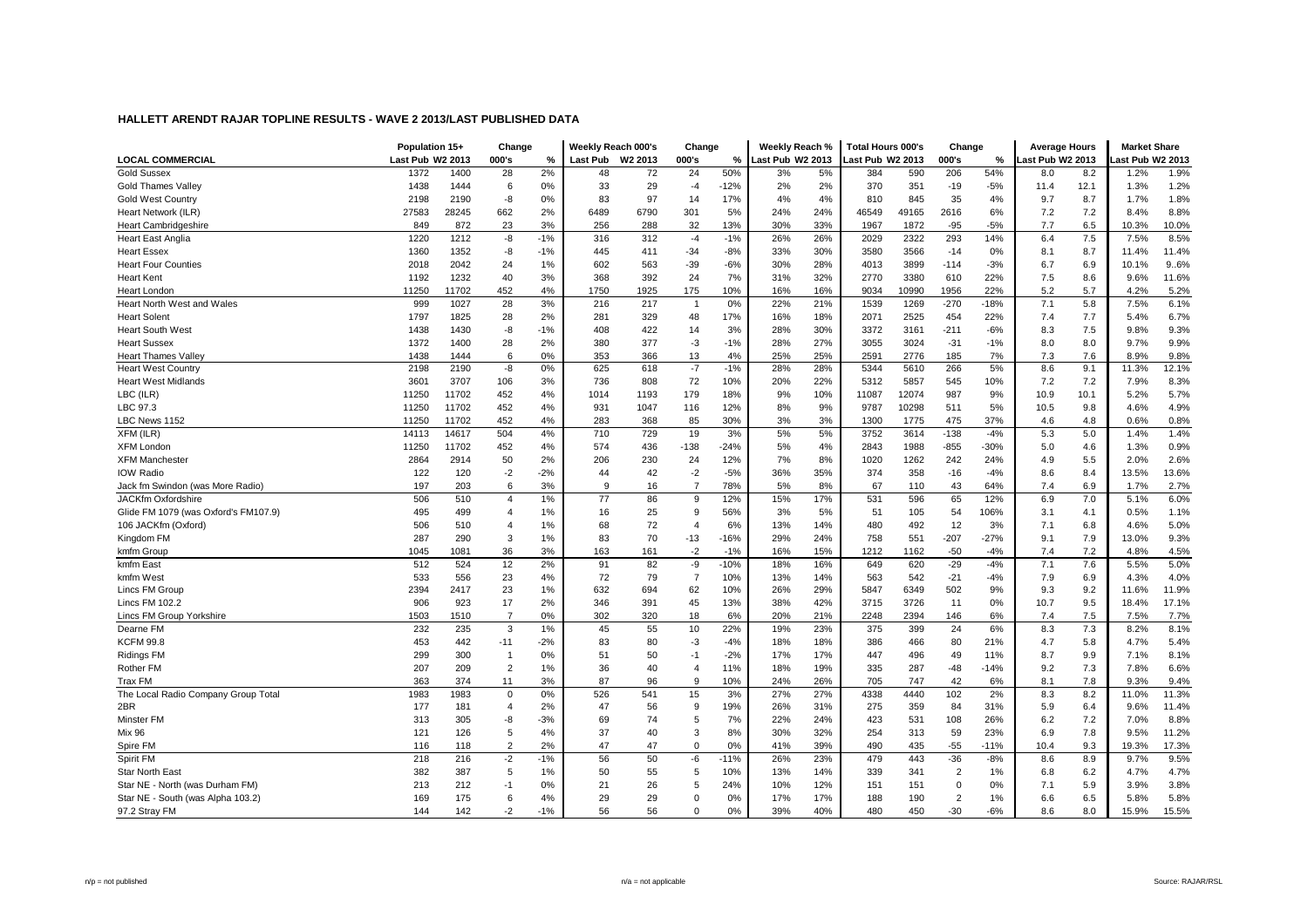|                                                             | Population 15+   |       | Change         |       | Weekly Reach 000's |         | Change         |        | Weekly Reach %   |     | Total Hours 000's |       | Change         |        | <b>Average Hours</b> |      | <b>Market Share</b> |       |
|-------------------------------------------------------------|------------------|-------|----------------|-------|--------------------|---------|----------------|--------|------------------|-----|-------------------|-------|----------------|--------|----------------------|------|---------------------|-------|
| <b>LOCAL COMMERCIAL</b>                                     | Last Pub W2 2013 |       | 000's          | $\%$  | <b>Last Pub</b>    | W2 2013 | 000's          | %      | Last Pub W2 2013 |     | Last Pub W2 2013  |       | 000's          | %      | ast Pub W2 2013      |      | ast Pub W2 2013     |       |
| Sun FM                                                      | 277              | 271   | -6             | $-2%$ | 72                 | 72      | $\Omega$       | 0%     | 26%              | 27% | 618               | 625   | $\overline{7}$ | 1%     | 8.6                  | 8.7  | 12.9%               | 13.2% |
| Wessex FM                                                   | 118              | 123   | 5              | 4%    | 46                 | 44      | $-2$           | $-4%$  | 39%              | 36% | 533               | 528   | $-5$           | $-1%$  | 11.6                 | 11.9 | 19.6%               | 19.6% |
| Yorkshire Coast Radio                                       | 117              | 114   | -3             | $-3%$ | 47                 | 47      | $\Omega$       | 0%     | 40%              | 42% | 447               | 414   | $-33$          | $-7%$  | 9.6                  | 8.8  | 16.8%               | 15.8% |
| Radio Mansfield 103.2                                       | 154              | 159   | 5              | 3%    | 41                 | 44      | 3              | 7%     | 27%              | 28% | 357               | 369   | 12             | 3%     | 8.7                  | 8.4  | 10.8%               | 10.7% |
| Manx Radio                                                  | 71               | 72    | $\overline{1}$ | 1%    | 38                 | 40      | $\overline{2}$ | 5%     | 53%              | 56% | 399               | 403   | $\overline{4}$ | 1%     | 10.6                 | 10.0 | 24.5%               | 25.1% |
| Original 106 (Aberdeen)                                     | 322              | 330   | 8              | 2%    | 53                 | 53      | $\mathsf 0$    | 0%     | 16%              | 16% | 287               | 387   | 100            | 35%    | 5.5                  | 7.2  | 4.3%                | 5.7%  |
| <b>Total Orion Midlands</b>                                 | 6249             | 6394  | 145            | 2%    | 1139               | 1211    | 72             | 6%     | 18%              | 19% | 8480              | 9581  | 1101           | 13%    | 7.4                  | 7.9  | 7.1%                | 7.8%  |
| Orion Midlands FM                                           | 6249             | 6394  | 145            | 2%    | 1063               | 1123    | 60             | 6%     | 17%              | 18% | 7776              | 8497  | 721            | 9%     | 7.3                  | 7.6  | 6.5%                | 6.9%  |
| Gem 106                                                     | 2359             | 2383  | 24             | 1%    | 441                | 448     | $\overline{7}$ | 2%     | 19%              | 19% | 3153              | 3477  | 324            | 10%    | 7.1                  | 7.8  | 6.7%                | 7.4%  |
| Free Radio (West Midlands)                                  | 3981             | 4100  | 119            | 3%    | 698                | 763     | 65             | 9%     | 18%              | 19% | 5327              | 6104  | 777            | 15%    | 7.6                  | 8.0  | 7.1%                | 7.8%  |
| Free Radio FM (West Midlands)                               | 3981             | 4100  | 119            | 3%    | 622                | 675     | 53             | 9%     | 16%              | 16% | 4623              | 5020  | 397            | 9%     | 7.4                  | 7.4  | 6.2%                | 6.4%  |
| Free Radio 80s (West Midlands)                              | 3520             | 3629  | 109            | 3%    | 100                | 118     | 18             | 18%    | 3%               | 3%  | 704               | 1083  | 379            | 54%    | 7.0                  | 9.2  | 1.1%                | 1.6%  |
| Free Radio (Birmingham & Black Country)                     | 2493             | 2574  | 81             | 3%    | 421                | 466     | 45             | 11%    | 17%              | 18% | 3122              | 3589  | 467            | 15%    | 7.4                  | 7.7  | 6.7%                | 7.3%  |
| Free Radio FM (Birmingham & Black Country) (was BRMB and B  | 2493             | 2574  | 81             | 3%    | 368                | 410     | 42             | 11%    | 15%              | 16% | 2628              | 2881  | 253            | 10%    | 7.1                  | 7.0  | 5.6%                | 5.9%  |
| Free Radio 80s (Birmingham & Black Country)                 | 2493             | 2574  | 81             | 3%    | 67                 | 70      | 3              | 4%     | 3%               | 3%  | 494               | 707   | 213            | 43%    | 7.4                  | 10.1 | 1.1%                | 1.4%  |
| Free Radio (Coventry & Warwickshire)                        | 668              | 681   | 13             | 2%    | 99                 | 106     | $\overline{7}$ | 7%     | 15%              | 15% | 843               | 831   | $-12$          | $-1%$  | 8.5                  | 7.9  | 7.4%                | 7.1%  |
| Free Radio FM (Coventry & Warwickshire) (was Mercia)        | 668              | 681   | 13             | 2%    | 85                 | 91      | 6              | 7%     | 13%              | 13% | 699               | 611   | $-88$          | $-13%$ | 8.2                  | 6.7  | 6.1%                | 5.2%  |
| Free Radio 80s (Coventry & Warwickshire)                    | 668              | 681   | 13             | 2%    | 19                 | 22      | 3              | 16%    | 3%               | 3%  | 144               | 221   | 77             | 53%    | 7.7                  | 9.9  | 1.3%                | 1.9%  |
| Free Radio FM (Herefordshire & Worcestershire) (was Wyvern) | 460              | 470   | 10             | 2%    | 73                 | 85      | 12             | 16%    | 16%              | 18% | 643               | 753   | 110            | 17%    | 8.8                  | 8.8  | 7.2%                | 8.2%  |
| Free Radio (Shropshire)                                     | 359              | 374   | 15             | 4%    | 91                 | 100     | 9              | 10%    | 25%              | 27% | 749               | 790   | 41             | 5%     | 8.2                  | 7.9  | 10.1%               | 10.3% |
| Free Radio FM (Shropshire) (was Beacon)                     | 359              | 374   | 15             | 4%    | 81                 | 86      | 5              | 6%     | 23%              | 23% | 681               | 692   | 11             | 2%     | 8.4                  | 8.1  | 9.2%                | 9.0%  |
| Free Radio 80s (Shropshire)                                 | 359              | 374   | 15             | 4%    | 14                 | 19      | 5              | 36%    | 4%               | 5%  | 68                | 99    | 31             | 46%    | 4.9                  | 5.1  | 0.9%                | 1.3%  |
| Palm FM                                                     | 227              | 222   | -5             | $-2%$ | 35                 | 37      | $\overline{2}$ | 6%     | 16%              | 17% | 243               | 314   | 71             | 29%    | 6.8                  | 8.5  | 4.4%                | 5.7%  |
| Radio Plymouth                                              | 260              | 260   | $\mathbf 0$    | 0%    | 38                 | 38      | $\mathbf 0$    | 0%     | 15%              | 15% | 219               | 219   | $\mathbf 0$    | 0%     | 5.8                  | 5.8  | 3.9%                | 3.9%  |
| Premier Christian Radio                                     | 11250            | 11702 | 452            | 4%    | 138                | 156     | 18             | 13%    | 1%               | 1%  | 979               | 1522  | 543            | 55%    | 7.1                  | 9.8  | 0.5%                | 0.7%  |
| Q Radio Network                                             | 581              | 580   | $-1$           | 0%    | 110                | 107     | $-3$           | $-3%$  | 19%              | 18% | 701               | 748   | 47             | 7%     | 6.4                  | 7.0  | 6.4%                | 6.9%  |
| Q100.5 (Was Five FM)                                        | 84               | 84    | $\mathbf 0$    | 0%    | 14                 | 15      | $\overline{1}$ | 7%     | 16%              | 18% | 92                | 114   | 22             | 24%    | 6.7                  | 7.6  | 5.9%                | 7.8%  |
| Q102.9FM/Q97.2FM/Q101.2FM                                   | 299              | 298   | $-1$           | 0%    | 80                 | 75      | $-5$           | $-6%$  | 27%              | 25% | 540               | 566   | 26             | 5%     | 6.8                  | 7.5  | 9.8%                | 10.2% |
| Q106 (was Six FM)                                           | 95               | 95    | $\mathbf 0$    | 0%    | 6                  | 8       | $\overline{2}$ | 33%    | 7%               | 8%  | 34                | 35    | $\overline{1}$ | 3%     | 5.3                  | 4.5  | 1.8%                | 1.9%  |
| Q107 (was Seven FM)                                         | 148              | 151   | 3              | 2%    | 10                 | 9       | $-1$           | $-10%$ | 7%               | 6%  | 35                | 33    | $-2$           | $-6%$  | 3.4                  | 3.6  | 1.2%                | 1.1%  |
| Reading 107 FM                                              | 238              | 235   | $-3$           | $-1%$ | 18                 | 18      | $\mathbf 0$    | 0%     | 8%               | 8%  | 92                | 97    | 5              | 5%     | 5.0                  | 5.4  | 2.4%                | 2.4%  |
| Total Real and Smooth Ltd                                   | 52352            | 53205 | 853            | 2%    | 5574               | 5737    | 163            | 3%     | 11%              | 11% | 47324             | 46154 | $-1170$        | $-2%$  | 8.5                  | 8.0  | 4.6%                | 4.5%  |
| Real and Smooth Ltd. North West Total                       | 5306             | 5408  | 102            | 2%    | 1172               | 1210    | 38             | 3%     | 22%              | 22% | 10068             | 10107 | 39             | 0%     | 8.6                  | 8.4  | 10.1%               | 10.3% |
| Real and Smooth Ltd. North West Regional                    | 5267             | 5369  | 102            | 2%    | 1050               | 1127    | 77             | 7%     | 20%              | 21% | 8671              | 8980  | 309            | 4%     | 8.3                  | 8.0  | 8.8%                | 9.2%  |
| Real and Smooth Ltd. North East                             | 2263             | 2254  | -9             | 0%    | 582                | 562     | $-20$          | $-3%$  | 26%              | 25% | 4695              | 4580  | $-115$         | $-2%$  | 8.1                  | 8.1  | 11.6%               | 11.4% |
| Real and Smooth Ltd. Scotland                               | 2918             | 2950  | 32             | 1%    | 689                | 699     | 10             | 1%     | 24%              | 24% | 6641              | 6407  | $-234$         | $-4%$  | 9.6                  | 9.2  | 12.8%               | 12.6% |
| <b>Total Real Radio UK</b>                                  | 52352            | 53205 | 853            | 2%    | 2326               | 2454    | 128            | 6%     | 4%               | 5%  | 18220             | 18761 | 541            | 3%     | 7.8                  | 7.6  | 1.8%                | 1.8%  |
| <b>Total Real Radio ILR Network</b>                         | 15607            | 15753 | 146            | 1%    | 2152               | 2239    | 87             | 4%     | 14%              | 14% | 17231             | 17750 | 519            | 3%     | 8.0                  | 7.9  | 5.9%                | 6.1%  |
| Real Radio Brand UK                                         | 52352            | 53205 | 853            | 2%    | 2142               | 2317    | 175            | 8%     | 4%               | 4%  | 16510             | 17429 | 919            | 6%     | 7.7                  | 7.5  | 1.6%                | 1.7%  |
| Real Radio Brand ILR Network                                | 15568            | 15714 | 146            | 1%    | 1967               | 2103    | 136            | 7%     | 13%              | 13% | 15521             | 16418 | 897            | 6%     | 7.9                  | 7.8  | 5.3%                | 5.6%  |
| Real Radio North East - (was Century Radio)                 | 2263             | 2254  | -9             | 0%    | 261                | 238     | $-23$          | $-9%$  | 12%              | 11% | 1582              | 1686  | 104            | 7%     | 6.1                  | 7.1  | 3.9%                | 4.2%  |
| <b>Total Real Radio North West</b>                          | 5306             | 5408  | 102            | 2%    | 511                | 576     | 65             | 13%    | 10%              | 11% | 4180              | 4712  | 532            | 13%    | 8.2                  | 8.2  | 4.2%                | 4.8%  |
| Real Radio North West - (was Century Radio)                 | 5267             | 5369  | 102            | 2%    | 361                | 476     | 115            | 32%    | 7%               | 9%  | 2784              | 3584  | 800            | 29%    | 7.7                  | 7.5  | 2.8%                | 3.7%  |
| 106.1 Real XS Manchester (was 106.1 Rock Radio)             | 2864             | 2914  | 50             | 2%    | 170                | 134     | $-36$          | $-21%$ | 6%               | 5%  | 1397              | 1127  | $-270$         | $-19%$ | 8.2                  | 8.4  | 2.7%                | 2.3%  |
| <b>Total Real Radio Scotland</b>                            | 2732             | 2765  | 33             | 1%    | 506                | 526     | 20             | 4%     | 19%              | 19% | 4395              | 4306  | $-89$          | $-2%$  | 8.7                  | 8.2  | 9.1%                | 9.0%  |
| Real Radio Scotland                                         | 2732             | 2765  | 33             | 1%    | 472                | 488     | 16             | 3%     | 17%              | 18% | 4082              | 4102  | 20             | 0%     | 8.6                  | 8.4  | 8.5%                | 8.6%  |
| 96.3 Real XS Glasgow (was 96.3 Rock Radio)                  | 822              | 831   | 9              | 1%    | 58                 | 56      | $-2$           | $-3%$  | 7%               | 7%  | 313               | 204   | $-109$         | $-35%$ | 5.4                  | 3.6  | 2.2%                | 1.5%  |
| <b>Real Radio Wales</b>                                     | 2533             | 2581  | 48             | 2%    | 531                | 530     | $-1$           | 0%     | 21%              | 21% | 4315              | 3906  | $-409$         | $-9%$  | 8.1                  | 7.4  | 8.4%                | 7.4%  |
| Real Radio Wales (North)                                    | 688              | 697   | 9              | 1%    | 70                 | 67      | $-3$           | $-4%$  | 10%              | 10% | 418               | 342   | $-76$          | $-18%$ | 6.0                  | 5.1  | 3.0%                | 2.5%  |
| Real Radio Wales (South)                                    | 1845             | 1884  | 39             | 2%    | 461                | 463     | $\overline{2}$ | 0%     | 25%              | 25% | 3898              | 3564  | $-334$         | $-9%$  | 8.4                  | 7.7  | 10.4%               | 9.1%  |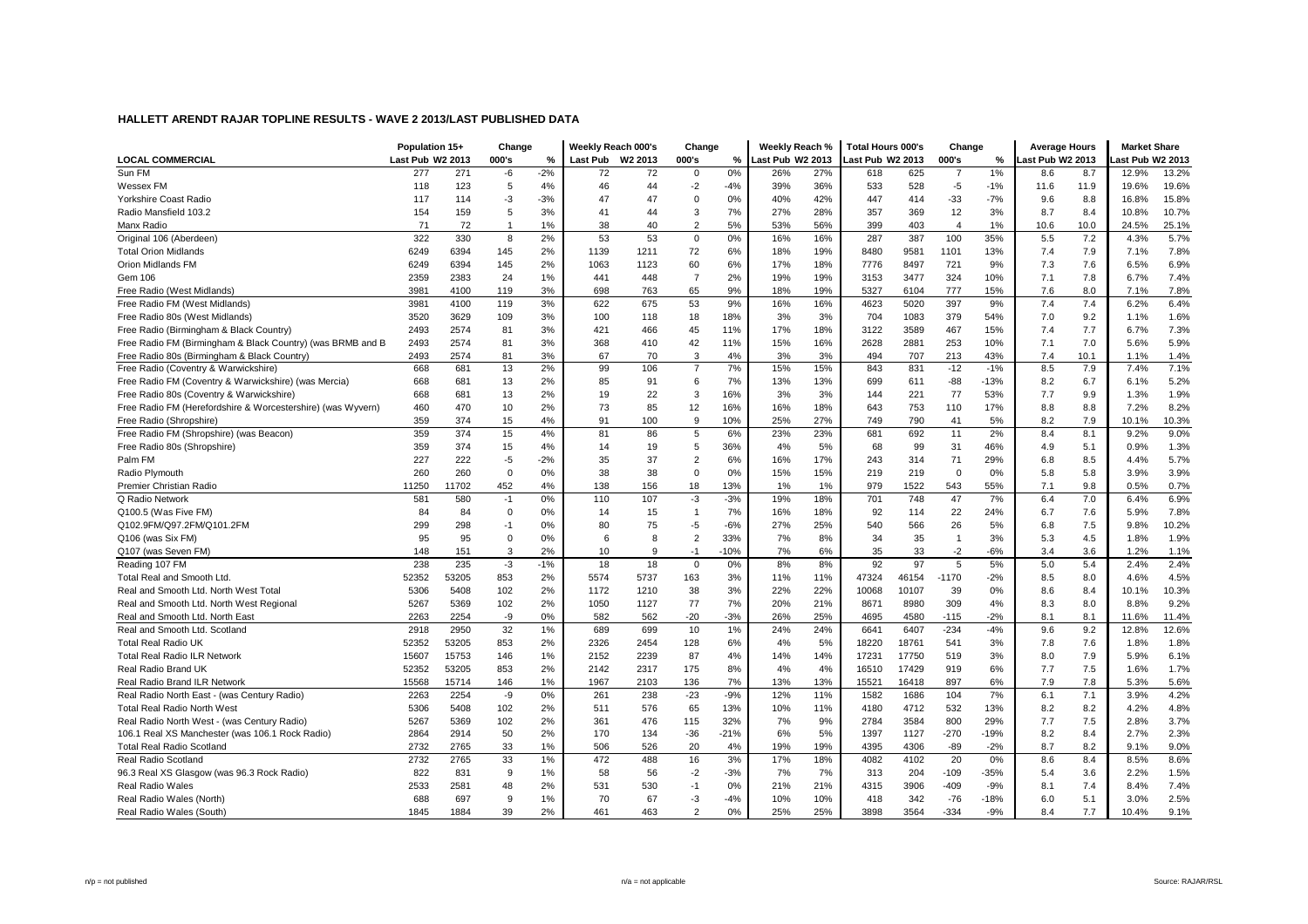|                                                      | Population 15+   |       | Change         |       | Weekly Reach 000's |         | Change         |        | Weekly Reach %   |     | <b>Total Hours 000's</b> |       | Change         |        | <b>Average Hours</b> |      | <b>Market Share</b> |       |
|------------------------------------------------------|------------------|-------|----------------|-------|--------------------|---------|----------------|--------|------------------|-----|--------------------------|-------|----------------|--------|----------------------|------|---------------------|-------|
| <b>LOCAL COMMERCIAL</b>                              | Last Pub W2 2013 |       | 000's          | %     | Last Pub           | W2 2013 | 000's          | ℅      | Last Pub W2 2013 |     | ast Pub W2 2013          |       | 000's          | %      | ast Pub W2 2013      |      | ast Pub W2 2013     |       |
| Real Radio Yorkshire                                 | 2903             | 2878  | $-25$          | $-1%$ | 350                | 385     | 35             | 10%    | 12%              | 13% | 2772                     | 3159  | 387            | 14%    | 7.9                  | 8.2  | 5.0%                | 5.6%  |
| Total Smooth Radio UK                                | 52352            | 53205 | 853            | 2%    | 3639               | 3691    | 52             | 1%     | 7%               | 7%  | 29104                    | 27393 | $-1711$        | $-6%$  | 8.0                  | 7.4  | 2.8%                | 2.6%  |
| Smooth Radio Brand UK                                | 52352            | 53205 | 853            | 2%    | 3139               | 3153    | 14             | 0%     | 6%               | 6%  | 24097                    | 22757 | $-1340$        | $-6%$  | 7.7                  | 7.2  | 2.3%                | 2.2%  |
| Smooth Radio Brand ILR Network                       | 26432            | 27120 | 688            | 3%    | 2595               | 2535    | -60            | $-2%$  | 10%              | 9%  | 20837                    | 19370 | $-1467$        | $-7%$  | 8.0                  | 7.6  | 4.2%                | 3.9%  |
| Smooth Radio Midlands                                | 5752             | 5878  | 126            | 2%    | 675                | 676     | $\overline{1}$ | 0%     | 12%              | 12% | 6717                     | 6623  | $-94$          | $-1%$  | 9.9                  | 9.8  | 6.2%                | 5.9%  |
| Smooth Radio East Midlands                           | 2192             | 2212  | 20             | 1%    | 298                | 283     | $-15$          | $-5%$  | 14%              | 13% | 2315                     | 2192  | $-123$         | $-5%$  | 7.8                  | 7.8  | 5.4%                | 5.2%  |
| Smooth Radio West Midlands                           | 3601             | 3707  | 106            | 3%    | 381                | 395     | 14             | 4%     | 11%              | 11% | 4431                     | 4439  | 8              | 0%     | 11.6                 | 11.2 | 6.6%                | 6.3%  |
| Smooth Radio Glasgow                                 | 1900             | 1916  | 16             | 1%    | 278                | 268     | $-10$          | $-4%$  | 15%              | 14% | 2246                     | 2101  | $-145$         | $-6%$  | 8.1                  | 7.8  | 6.7%                | 6.5%  |
| Smooth Radio London                                  | 11250            | 11702 | 452            | 4%    | 430                | 412     | -18            | $-4%$  | 4%               | 4%  | 2405                     | 2281  | $-124$         | $-5%$  | 5.6                  | 5.5  | 1.1%                | 1.1%  |
| Smooth Radio North East                              | 2263             | 2254  | -9             | 0%    | 394                | 383     | $-11$          | $-3%$  | 17%              | 17% | 3113                     | 2894  | $-219$         | $-7%$  | 7.9                  | 7.6  | 7.7%                | 7.2%  |
| Smooth Radio North West                              | 5267             | 5369  | 102            | 2%    | 783                | 780     | $-3$           | 0%     | 15%              | 15% | 5888                     | 5396  | $-492$         | $-8%$  | 7.5                  | 6.9  | 6.0%                | 5.5%  |
| 96.2 The Revolution                                  | 518              | 520   | $\overline{2}$ | 0%    | 37                 | 34      | $-3$           | $-8%$  | 7%               | 7%  | 385                      | 359   | $-26$          | $-7%$  | 10.3                 | 10.4 | 4.2%                | 4.1%  |
| Southend & Chelmsford Radio                          | 489              | 493   | $\overline{4}$ | 1%    | 48                 | 51      | 3              | 6%     | 10%              | 10% | 392                      | 418   | 26             | 7%     | 8.2                  | 8.3  | 3.4%                | 3.5%  |
| 107.5 Sovereign Radio                                | 153              | 154   | $\overline{1}$ | 1%    | 21                 | 21      | $\mathbf 0$    | 0%     | 14%              | 14% | 108                      | 115   | $\overline{7}$ | 6%     | 5.2                  | 5.4  | 3.1%                | 3.2%  |
| Sunrise Group National                               | 52352            | 53205 | 853            | 2%    | 480                | 582     | 102            | 21%    | 1%               | 1%  | 3368                     | 4209  | 841            | 25%    | 7.0                  | 7.2  | 0.3%                | 0.4%  |
| Sunrise Group London                                 | 11249            | 11703 | 454            | 4%    | 349                | 432     | 83             | 24%    | 3%               | 4%  | 2636                     | 3456  | 820            | 31%    | 7.6                  | 8.0  | 1.2%                | 1.6%  |
| Buzz Asia 963 & 972AM                                | 11249            | 11703 | 454            | 4%    | 60                 | 62      | 2              | 3%     | 1%               | 1%  | 174                      | 278   | 104            | 60%    | 2.9                  | 4.5  | 0.1%                | 0.1%  |
| Kismat Radio 1035 (Greater London)                   | 11250            | 11702 | 452            | 4%    | 89                 | 100     | 11             | 12%    | 1%               | 1%  | 415                      | 735   | 320            | 77%    | 4.7                  | 7.3  | 0.2%                | 0.3%  |
| Sunrise Radio (Greater London)                       | 11250            | 11702 | 452            | 4%    | 348                | 295     | $-53$          | $-15%$ | 3%               | 3%  | 2664                     | 2004  | $-660$         | $-25%$ | 7.6                  | 6.8  | 1.2%                | 0.9%  |
| Sunrise Radio National                               | 52352            | 53205 | 853            | 2%    | 492                | 425     | $-67$          | $-14%$ | 1%               | 1%  | 3439                     | 2713  | $-726$         | $-21%$ | 7.0                  | 6.4  | 0.3%                | 0.3%  |
| Time FM 106.6                                        | 298              | 303   | 5              | 2%    | 23                 | 22      | $-1$           | $-4%$  | 8%               | 7%  | 142                      | 116   | $-26$          | $-18%$ | 6.1                  | 5.3  | 2.6%                | 2.1%  |
| <b>Tindle Radio Group</b>                            | 136              | 139   | 3              | 2%    | 82                 | 83      | $\overline{1}$ | 1%     | 60%              | 60% | 976                      | 999   | 23             | 2%     | 12.0                 | 12.0 | 34.9%               | 36.1% |
| Channel 103 FM                                       | 82               | 85    | 3              | 4%    | 49                 | 51      | $\overline{2}$ | 4%     | 60%              | 60% | 562                      | 600   | 38             | 7%     | 11.5                 | 11.8 | 33.9%               | 35.2% |
| Island FM 104.7                                      | 54               | 55    | $\overline{1}$ | 2%    | 33                 | 32      | $-1$           | $-3%$  | 60%              | 59% | 414                      | 399   | $-15$          | $-4%$  | 12.7                 | 12.4 | 36.4%               | 37.5% |
| <b>Total Quidem</b>                                  | 1306             | 1329  | 23             | 2%    | 171                | 170     | $-1$           | $-1%$  | 13%              | 13% | 1359                     | 1270  | -89            | $-7%$  | 7.9                  | 7.5  | 5.5%                | 5.1%  |
| Oak FM                                               | 316              | 320   | $\overline{4}$ | 1%    | 31                 | 28      | $-3$           | $-10%$ | 10%              | 9%  | 216                      | 165   | $-51$          | $-24%$ | 7.0                  | 5.9  | 3.5%                | 2.7%  |
| <b>Total Touch Radio Network</b>                     | 991              | 1009  | 18             | 2%    | 140                | 142     | $\overline{2}$ | 1%     | 14%              | 14% | 1143                     | 1105  | $-38$          | $-3%$  | 8.1                  | 7.8  | 6.1%                | 5.9%  |
| 107.6 Banbury Sound                                  | 84               | 84    | $\mathbf 0$    | 0%    | 17                 | 16      | $-1$           | $-6%$  | 20%              | 19% | 121                      | 107   | $-14$          | $-12%$ | 7.3                  | 6.8  | 7.2%                | 6.3%  |
| Rugby FM                                             | 72               | 77    | 5              | 7%    | 25                 | 25      | $\mathbf 0$    | 0%     | 35%              | 33% | 202                      | 236   | 34             | 17%    | 8.0                  | 9.4  | 13.2%               | 14.9% |
| <b>Touch FM Staffs</b>                               | 250              | 256   | 6              | 2%    | 32                 | 33      | $\mathbf{1}$   | 3%     | 13%              | 13% | 293                      | 253   | $-40$          | $-14%$ | 9.0                  | 7.6  | 5.5%                | 4.6%  |
| 96.2FM Touchradio - Coventry                         | 293              | 297   | $\overline{4}$ | 1%    | 20                 | 21      | $\overline{1}$ | 5%     | 7%               | 7%  | 94                       | 100   | 6              | 6%     | 4.8                  | 4.8  | 2.1%                | 2.3%  |
| 102FM Touchradio - Warks, Worcs, Cotswolds           | 292              | 294   | $\overline{2}$ | 1%    | 46                 | 47      | $\overline{1}$ | 2%     | 16%              | 16% | 433                      | 409   | $-24$          | $-6%$  | 9.4                  | 8.6  | 7.8%                | 7.4%  |
| Town and Country Broadcasting (South and West Wales) | 1688             | 1726  | 38             | 2%    | 301                | 291     | $-10$          | $-3%$  | 18%              | 17% | 2299                     | 2187  | $-112$         | $-5%$  | 7.6                  | 7.5  | 6.6%                | 6.2%  |
| 106.3 Bridge FM                                      | 122              | 128   | 6              | 5%    | 36                 | 35      | $-1$           | $-3%$  | 29%              | 27% | 298                      | 283   | $-15$          | $-5%$  | 8.4                  | 8.1  | 12.0%               | 11.6% |
| Radio Carmarthenshire and Scarlet FM                 | 128              | 130   | $\overline{2}$ | 2%    | 46                 | 45      | $-1$           | $-2%$  | 36%              | 34% | 383                      | 346   | $-37$          | $-10%$ | 8.4                  | 7.8  | 12.7%               | 11.0% |
| Radio Ceredigion                                     | 81               | 79    | $-2$           | $-2%$ | 20                 | 21      | $\overline{1}$ | 5%     | 25%              | 26% | 87                       | 106   | 19             | 22%    | 4.3                  | 5.1  | 4.6%                | 6.1%  |
| Nation Hits! (was Nation 80s)                        | 459              | 472   | 13             | 3%    | 45                 | 50      | 5              | 11%    | 10%              | 11% | 236                      | 228   | -8             | $-3%$  | 5.3                  | 4.6  | 2.4%                | 2.2%  |
| <b>Nation Radio</b>                                  | 1472             | 1506  | 34             | 2%    | 124                | 115     | -9             | $-7%$  | 8%               | 8%  | 679                      | 612   | $-67$          | $-10%$ | 5.5                  | 5.3  | 2.4%                | 2.1%  |
| 102.5 Radio Pembrokeshire                            | 95               | 100   | 5              | 5%    | 42                 | 43      | $\overline{1}$ | 2%     | 44%              | 43% | 495                      | 515   | 20             | 4%     | 11.7                 | 12.1 | 19.1%               | 18.5% |
| <b>Total UKRD</b>                                    | 1847             | 1874  | 27             | 1%    | 407                | 441     | 34             | 8%     | 22%              | 24% | 3236                     | 3339  | 103            | 3%     | 8.0                  | 7.6  | 8.1%                | 8.5%  |
| The Bee                                              | 411              | 423   | 12             | 3%    | 39                 | 39      | $\mathsf 0$    | 0%     | 10%              | 9%  | 280                      | 262   | $-18$          | $-6%$  | 7.2                  | 6.7  | 4.3%                | 4.1%  |
| Pirate FM                                            | 483              | 483   | $\mathbf 0$    | 0%    | 152                | 154     | $\overline{2}$ | 1%     | 31%              | 32% | 1371                     | 1510  | 139            | 10%    | 9.0                  | 9.8  | 11.2%               | 12.1% |
| <b>Total Eagle</b>                                   | 525              | 540   | 15             | 3%    | 153                | 164     | 11             | 7%     | 29%              | 30% | 1142                     | 930   | $-212$         | $-19%$ | 7.4                  | 5.7  | 9.4%                | 8.6%  |
| Eagle Extra                                          | 525              | 540   | 15             | 3%    | 16                 | 14      | $-2$           | $-13%$ | 3%               | 3%  | 140                      | 61    | $-79$          | -56%   | 8.7                  | 4.4  | 1.2%                | 0.6%  |
| 96.4 Eagle Radio                                     | 525              | 540   | 15             | 3%    | 142                | 155     | 13             | 9%     | 27%              | 29% | 1002                     | 868   | $-134$         | $-13%$ | 7.1                  | 5.6  | 8.3%                | 8.0%  |
| <b>Total UKRD East</b>                               | 427              | 427   | $\mathbf 0$    | 0%    | 74                 | 74      | $\mathsf 0$    | 0%     | 17%              | 17% | 535                      | 461   | $-74$          | $-14%$ | 7.2                  | 6.2  | 5.6%                | 5.2%  |
| <b>KL.FM 96.7</b>                                    | 150              | 153   | 3              | 2%    | 52                 | 54      | $\overline{2}$ | 4%     | 35%              | 35% | 471                      | 476   | 5              | 1%     | 9.0                  | 8.9  | 15.3%               | 14.0% |
| Star Radio in Cambridge                              | 277              | 273   | -4             | $-1%$ | 25                 | 28      | 3              | 12%    | 9%               | 10% | 104                      | 106   | $\overline{2}$ | 2%     | 4.2                  | 3.7  | 1.7%                | 1.8%  |
| UTV Radio (inc. talkSPORT)                           | 52352            | 53205 | 853            | 2%    | 4223               | 4424    | 201            | 5%     | 8%               | 8%  | 30537                    | 31686 | 1149           | 4%     | 7.2                  | 7.2  | 3.0%                | 3.1%  |
| UTV Radio (excl. talkSPORT)                          | 6725             | 6874  | 149            | 2%    | 1401               | 1477    | 76             | 5%     | 21%              | 21% | 11877                    | 12363 | 486            | 4%     | 8.5                  | 8.4  | 9.2%                | 9.3%  |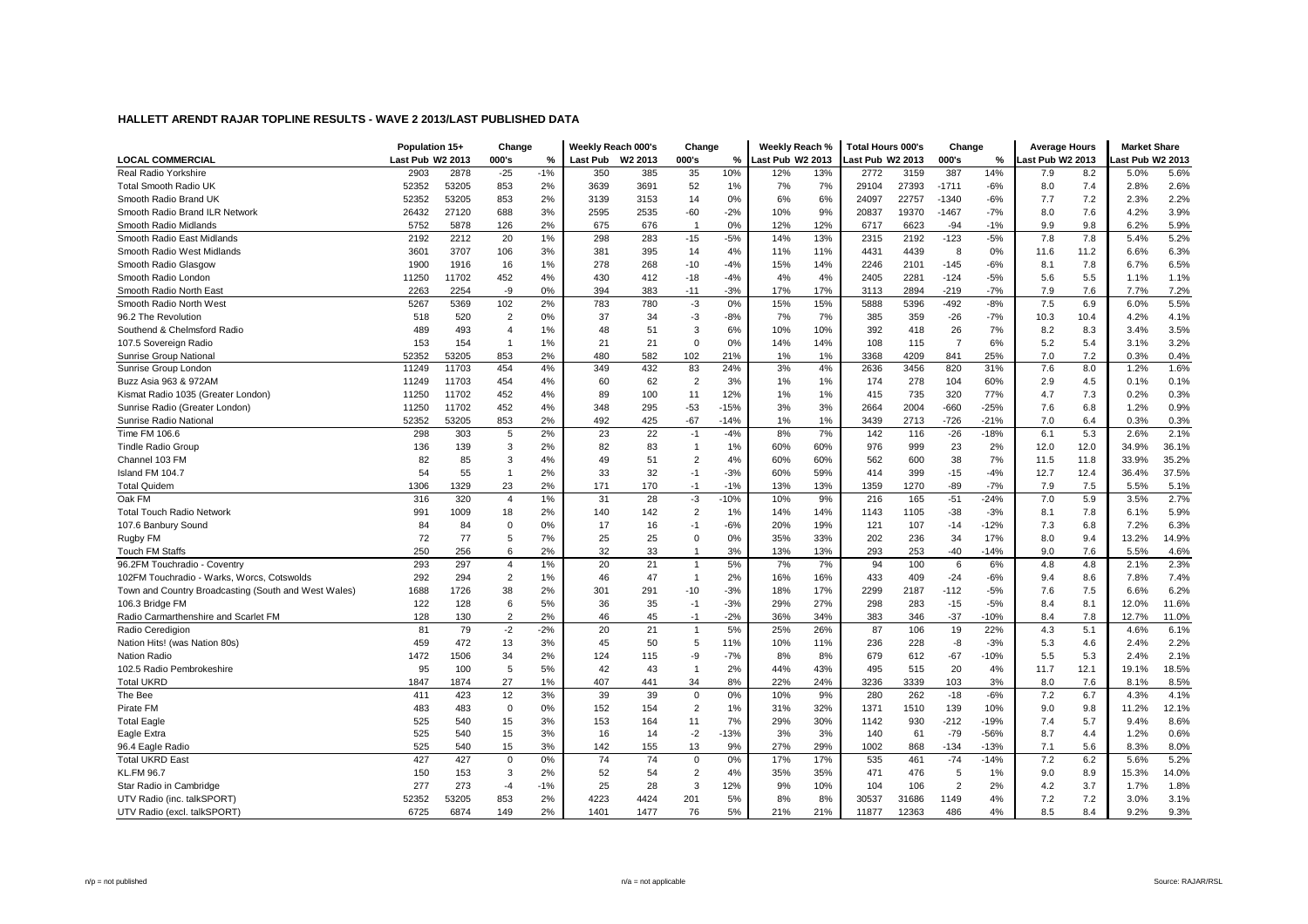|                                      | Population 15+   |      | Change   |       | Weekly Reach 000's |                     | Change                   |        | Weekly Reach %     |     | <b>Total Hours 000's</b> |      | Change |        | <b>Average Hours</b> |      | <b>Market Share</b> |       |
|--------------------------------------|------------------|------|----------|-------|--------------------|---------------------|--------------------------|--------|--------------------|-----|--------------------------|------|--------|--------|----------------------|------|---------------------|-------|
| <b>LOCAL COMMERCIAL</b>              | Last Pub W2 2013 |      | 000's    | %     | Last Pub           | W <sub>2</sub> 2013 | 000's                    |        | % Last Pub W2 2013 |     | Last Pub W2 2013         |      | 000's  | %      | Last Pub W2 2013     |      | Last Pub W2 2013    |       |
| 107.6 Juice FM                       | 1034             | 1062 | 28       | 3%    | 221                | 183                 | $-38$                    | $-17%$ | 21%                | 17% | 1706                     | 1620 | -86    | $-5%$  | 7.7                  | 8.9  | 8.0%                | 7.1%  |
| Peak 107 FM                          | 419              | 419  | $\Omega$ | 0%    | 91                 | 93                  | $\overline{2}$           | 2%     | 22%                | 22% | 708                      | 720  | 12     | 2%     | 7.8                  | 7.7  | 8.4%                | 8.4%  |
| The Pulse/Pulse 2                    | 867              | 881  | 14       | 2%    | 164                | 164                 |                          | 0%     | 19%                | 19% | 924                      | 1034 | 110    | 12%    | 5.6                  | 6.3  | 6.4%                | 6.6%  |
| The Pulse                            | 867              | 881  | 14       | 2%    | 144                | 142                 | $-2$                     | $-1%$  | 17%                | 16% | 743                      | 858  | 115    | 15%    | 5.1                  | 6.1  | 5.1%                | 5.5%  |
| Pulse <sub>2</sub>                   | 867              | 881  | 14       | 2%    | 48                 | 45                  | $-3$                     | $-6%$  | 5%                 | 5%  | 181                      | 176  | -5     | $-3%$  | 3.8                  | 3.9  | 1.2%                | 1.1%  |
| Signal 107 (was 107.7 The Wolf)      | 991              | 1021 | 30       | 3%    | 53                 | 54                  |                          | 2%     | 5%                 | 5%  | 325                      | 380  | 55     | 17%    | 6.1                  | 7.0  | 1.6%                | 1.8%  |
| Signal One & Signal Two              | 775              | 795  | 20       | 3%    | 303                | 319                 | 16                       | 5%     | 39%                | 40% | 3234                     | 3062 | $-172$ | $-5%$  | 10.7                 | 9.6  | 19.4%               | 20.0% |
| Signal One                           | 775              | 795  | 20       | 3%    | 277                | 293                 | 16                       | 6%     | 36%                | 37% | 2527                     | 2457 | $-70$  | $-3%$  | 9.1                  | 8.4  | 15.1%               | 16.1% |
| Signal Two                           | 775              | 795  | 20       | 3%    | 68                 | 65                  | $-3$                     | $-4%$  | 9%                 | 8%  | 707                      | 605  | $-102$ | $-14%$ | 10.4                 | 9.3  | 4.2%                | 4.0%  |
| Total Swansea Sound/96.4 FM The Wave | 459              | 472  | 13       | 3%    | 164                | 176                 | 12                       | 7%     | 36%                | 37% | 1587                     | 1720 | 133    | 8%     | 9.7                  | 9.8  | 16.0%               | 16.7% |
| 96.4 FM The Wave                     | 459              | 472  | 13       | 3%    | 133                | 140                 | $\overline{\phantom{a}}$ | 5%     | 29%                | 30% | 1105                     | 1150 | 45     | 4%     | 8.3                  | 8.2  | 11.2%               | 11.1% |
| Swansea Sound - 1170 MW              | 459              | 472  | 13       | 3%    | 50                 | 57                  |                          | 14%    | 11%                | 12% | 482                      | 570  | 88     | 18%    | 9.6                  | 10.0 | 4.9%                | 5.5%  |
| U105                                 | 872              | 888  | 16       | 2%    | 204                | 196                 | -8                       | $-4%$  | 23%                | 22% | 2049                     | 1776 | $-273$ | $-13%$ | 10.0                 | 9.1  | 13.6%               | 11.4% |
| Radio Wave 96.5 FM                   | 237              | 235  | $-2$     | $-1%$ | 66                 | 76                  | 10                       | 15%    | 28%                | 32% | 640                      | 785  | 145    | 23%    | 9.6                  | 10.3 | 13.8%               | 16.5% |
| 102.4 Wish/107.2 Wire/107.4 Tower FM | 1120             | 1156 | 36       | 3%    | 156                | 176                 | 20                       | 13%    | 14%                | 15% | 737                      | 849  | 112    | 15%    | 4.7                  | 4.8  | 3.8%                | 4.2%  |
| 107.4 Tower FM                       | 434              | 451  | 17       | 4%    | 50                 | 48                  | $-2$                     | $-4%$  | 11%                | 11% | 280                      | 273  | $-7$   | $-3%$  | 5.6                  | 5.7  | 3.7%                | 3.7%  |
| 107.2 Wire FM                        | 278              | 288  | 10       | 4%    | 42                 | 54                  | 12                       | 29%    | 15%                | 19% | 164                      | 235  | 71     | 43%    | 3.9                  | 4.3  | 3.3%                | 4.6%  |
| 102.4 Wish FM                        | 466              | 476  | 10       | 2%    | 65                 | 74                  | 9                        | 14%    | 14%                | 15% | 293                      | 341  | 48     | 16%    | 4.5                  | 4.6  | 3.7%                | 3.9%  |
| Wave 102 FM                          | 157              | 158  |          | 1%    | 29                 | 31                  |                          | 7%     | 19%                | 20% | 240                      | 305  | 65     | 27%    | 8.3                  | 9.8  | 7.2%                | 9.1%  |
| Yorkshire Radio                      | 4553             | 4514 | $-39$    | $-1%$ | 99                 | 89                  | $-10$                    | $-10%$ | 2%                 | 2%  | 411                      | 263  | $-148$ | $-36%$ | 4.1                  | 3.0  | 0.5%                | 0.3%  |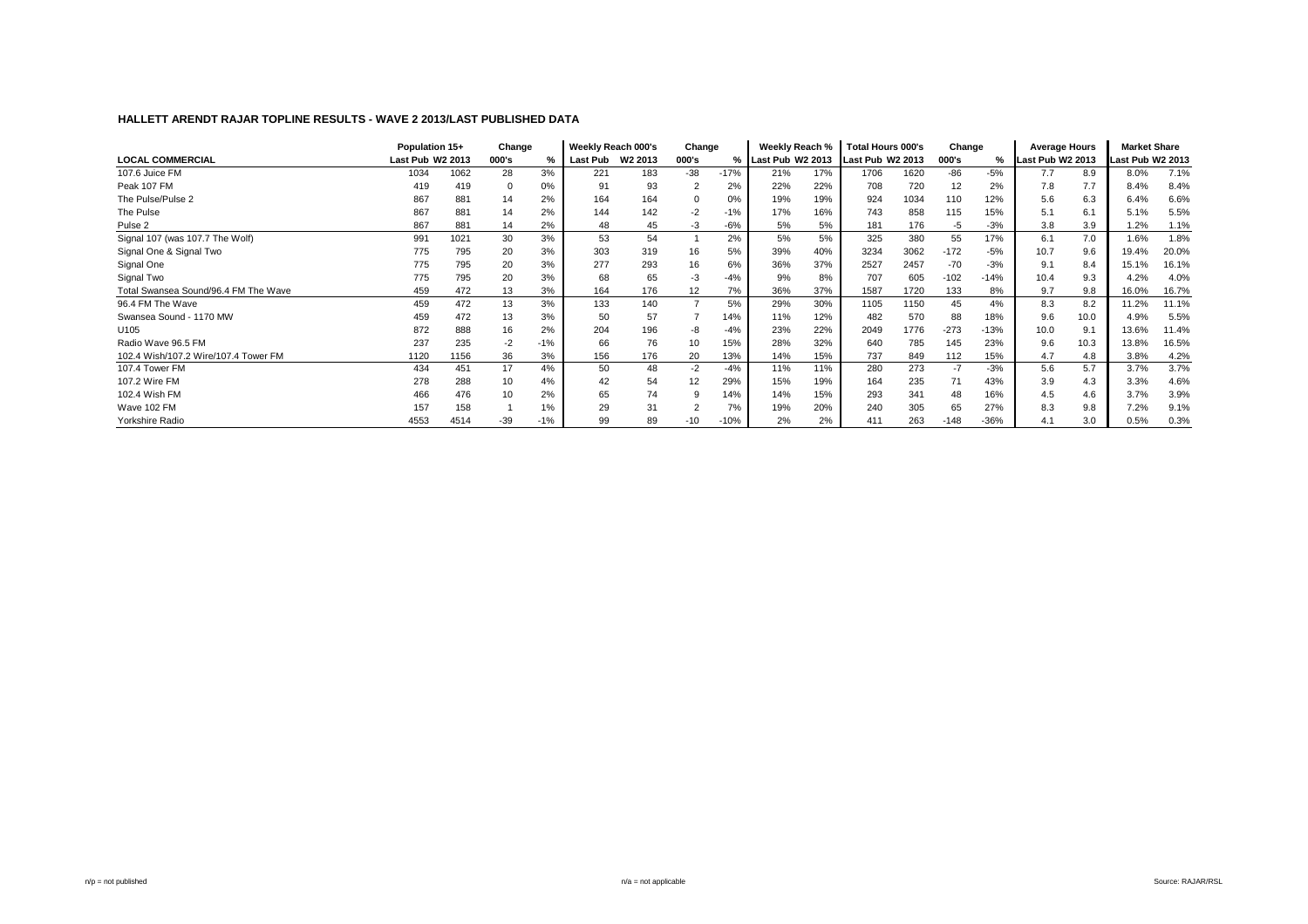|                                      | Population 15+   |       | Change         |               | Weekly Reach 000's |                     | Change         |        | Weekly Reach %   |     | <b>Total Hours 000's</b> |       | Change         |        | <b>Average Hours</b> |      | <b>Market Share</b> |       |
|--------------------------------------|------------------|-------|----------------|---------------|--------------------|---------------------|----------------|--------|------------------|-----|--------------------------|-------|----------------|--------|----------------------|------|---------------------|-------|
| <b>LOCAL COMMERCIAL</b>              | Last Pub W2 2013 |       | 000's          | $\frac{0}{2}$ | <b>Last Pub</b>    | W <sub>2</sub> 2013 | 000's          | %      | Last Pub W2 2013 |     | Last Pub W2 2013         |       | 000's          | %      | ast Pub W2 2013      |      | Last Pub W2 2013    |       |
| <b>BBC Local Radio in England</b>    | 42296            | 43021 | 725            | 2%            | 7134               | 7191                | 57             | $1\%$  | 17%              | 17% | 69849                    | 64737 | $-5112$        | $-7%$  | 9.8                  | 9.0  | 8.3%                | 7.8%  |
| <b>BBC Radio Berkshire</b>           | 824              | 818   | -6             | $-1%$         | 134                | 124                 | $-10$          | $-7%$  | 16%              | 15% | 906                      | 882   | $-24$          | $-3%$  | 6.8                  | 7.1  | 6.0%                | 5.7%  |
| <b>BBC Radio Bristol</b>             | 925              | 888   | $-37$          | $-4%$         | 141                | 140                 | $-1$           | $-1%$  | 15%              | 16% | 1258                     | 1496  | 238            | 19%    | 8.9                  | 10.7 | 6.5%                | 8.3%  |
| <b>BBC Radio Cambridgeshire</b>      | 723              | 738   | 15             | 2%            | 122                | 109                 | $-13$          | $-11%$ | 17%              | 15% | 962                      | 729   | $-233$         | $-24%$ | 7.9                  | 6.7  | 6.2%                | 4.8%  |
| <b>BBC Radio Cornwall</b>            | 458              | 459   |                | 0%            | 175                | 182                 | $\overline{7}$ | 4%     | 38%              | 40% | 2035                     | 2223  | 188            | 9%     | 11.6                 | 12.2 | 17.5%               | 18.3% |
| <b>BBC Coventry and Warwickshire</b> | 676              | 690   | 14             | 2%            | 83                 | 99                  | 16             | 19%    | 12%              | 14% | 759                      | 849   | 90             | 12%    | 9.1                  | 8.6  | 6.5%                | 7.1%  |
| <b>BBC Radio Cumbria</b>             | 405              | 408   | 3              | 1%            | 132                | 138                 | 6              | 5%     | 33%              | 34% | 1172                     | 1296  | 124            | 11%    | 8.9                  | 9.4  | 14.3%               | 15.6% |
| <b>BBC Radio Derby</b>               | 641              | 652   | 11             | 2%            | 139                | 152                 | 13             | 9%     | 22%              | 23% | 916                      | 1227  | 311            | 34%    | 6.6                  | 8.1  | 6.7%                | 9.5%  |
| <b>BBC Radio Devon</b>               | 980              | 971   | -9             | $-1%$         | 245                | 236                 | -9             | $-4%$  | 25%              | 24% | 2672                     | 2136  | $-536$         | $-20%$ | 10.9                 | 9.0  | 11.8%               | 9.7%  |
| <b>BBC Essex</b>                     | 1304             | 1289  | $-15$          | $-1%$         | 239                | 238                 | $-1$           | 0%     | 18%              | 18% | 2921                     | 2813  | $-108$         | $-4%$  | 12.2                 | 11.8 | 9.7%                | 9.3%  |
| <b>BBC Radio Gloucestershire</b>     | 492              | 498   | 6              | 1%            | 120                | 108                 | $-12$          | $-10%$ | 24%              | 22% | 1288                     | 1020  | $-268$         | $-21%$ | 10.7                 | 9.4  | 11.6%               | 9.3%  |
| <b>BBC Hereford &amp; Worcester</b>  | 493              | 501   | 8              | 2%            | 98                 | 104                 | 6              | 6%     | 20%              | 21% | 980                      | 1052  | 72             | 7%     | 10.0                 | 10.1 | 10.4%               | 10.5% |
| <b>BBC Radio Humberside</b>          | 777              | 766   | $-11$          | $-1%$         | 204                | 223                 | 19             | 9%     | 26%              | 29% | 1875                     | 2339  | 464            | 25%    | 9.2                  | 10.5 | 12.7%               | 14.2% |
| <b>BBC Radio Kent</b>                | 1411             | 1453  | 42             | 3%            | 246                | 223                 | $-23$          | $-9%$  | 17%              | 15% | 2836                     | 2485  | $-351$         | $-12%$ | 11.5                 | 11.2 | 8.0%                | 7.0%  |
| <b>BBC Radio Lancashire</b>          | 1174             | 1188  | 14             | 1%            | 193                | 226                 | 33             | 17%    | 16%              | 19% | 1919                     | 1753  | $-166$         | $-9%$  | 9.9                  | 7.7  | 8.8%                | 7.9%  |
| <b>BBC Radio Leeds</b>               | 1671             | 1641  | $-30$          | $-2%$         | 232                | 247                 | 15             | 6%     | 14%              | 15% | 1416                     | 1558  | 142            | 10%    | 6.1                  | 6.3  | 4.7%                | 5.2%  |
| <b>BBC Radio Leicester</b>           | 816              | 835   | 19             | 2%            | 166                | 162                 | $-4$           | $-2%$  | 20%              | 19% | 1438                     | 1477  | 39             | 3%     | 8.7                  | 9.1  | 9.3%                | 9.2%  |
| <b>BBC Radio Lincolnshire</b>        | 539              | 550   | 11             | 2%            | 105                | 117                 | 12             | 11%    | 19%              | 21% | 1575                     | 1607  | 32             | 2%     | 15.1                 | 13.7 | 12.3%               | 12.2% |
| BBC London 94.9                      | 11250            | 11702 | 452            | 4%            | 395                | 492                 | 97             | 25%    | 4%               | 4%  | 2691                     | 2451  | $-240$         | $-9%$  | 6.8                  | 5.0  | 1.3%                | 1.2%  |
| <b>BBC Radio Manchester</b>          | 2170             | 2204  | 34             | 2%            | 199                | 234                 | 35             | 18%    | 9%               | 11% | 1068                     | 1487  | 419            | 39%    | 5.4                  | 6.3  | 2.7%                | 4.2%  |
| <b>BBC Radio Merseyside</b>          | 1624             | 1664  | 40             | 2%            | 339                | 357                 | 18             | 5%     | 21%              | 21% | 5191                     | 5776  | 585            | 11%    | 15.3                 | 16.2 | 16.0%               | 17.1% |
| <b>BBC Radio Newcastle</b>           | 1454             | 1443  | $-11$          | $-1%$         | 323                | 284                 | $-39$          | $-12%$ | 22%              | 20% | 2168                     | 1702  | $-466$         | $-21%$ | 6.7                  | 6.0  | 8.3%                | 6.8%  |
| <b>BBC Radio Norfolk</b>             | 780              | 772   | -8             | $-1%$         | 221                | 218                 | $-3$           | $-1%$  | 28%              | 28% | 2470                     | 2472  | $\overline{2}$ | 0%     | 11.2                 | 11.3 | 14.2%               | 14.9% |
| <b>BBC Radio Northampton</b>         | 481              | 486   | 5              | 1%            | 110                | 111                 | 1              | 1%     | 23%              | 23% | 1248                     | 1080  | $-168$         | $-13%$ | 11.3                 | 9.8  | 12.7%               | 10.6% |
| <b>BBC Radio Nottingham</b>          | 804              | 800   | $-4$           | 0%            | 196                | 201                 | 5              | 3%     | 24%              | 25% | 2107                     | 2177  | 70             | 3%     | 10.8                 | 10.8 | 13.3%               | 14.0% |
| BBC Oxford 95.2FM                    | 520              | 523   | 3              | 1%            | 82                 | 71                  | $-11$          | $-13%$ | 16%              | 13% | 1068                     | 676   | $-392$         | $-37%$ | 13.1                 | 9.6  | 10.0%               | 6.6%  |
| <b>BBC Radio Sheffield</b>           | 1285             | 1291  | 6              | 0%            | 256                | 255                 | $-1$           | 0%     | 20%              | 20% | 2090                     | 2028  | $-62$          | $-3%$  | 8.2                  | 8.0  | 7.7%                | 7.3%  |
| <b>BBC Radio Shropshire</b>          | 380              | 395   | 15             | 4%            | 110                | 115                 | 5              | 5%     | 29%              | 29% | 1154                     | 1265  | 111            | 10%    | 10.5                 | 11.0 | 14.1%               | 15.4% |
| <b>Total BBC Radio Solent</b>        | 1738             | 1768  | 30             | 2%            | 279                | 271                 | -8             | $-3%$  | 16%              | 15% | 2811                     | 2761  | $-50$          | $-2%$  | 10.1                 | 10.2 | 7.4%                | 7.3%  |
| <b>BBC</b> Somerset                  | 438              | 444   | 6              | 1%            | 70                 | 76                  | 6              | 9%     | 16%              | 17% | 725                      | 731   | 6              | 1%     | 10.4                 | 9.6  | 7.5%                | 7.7%  |
| <b>BBC Radio Stoke</b>               | 599              | 614   | 15             | 3%            | 151                | 165                 | 14             | 9%     | 25%              | 27% | 1695                     | 1732  | 37             | 2%     | 11.3                 | 10.5 | 12.8%               | 14.0% |
| <b>BBC Radio Suffolk</b>             | 539              | 541   | $\overline{2}$ | 0%            | 130                | 141                 | 11             | 8%     | 24%              | 26% | 1399                     | 1583  | 184            | 13%    | 10.8                 | 11.2 | 11.6%               | 12.6% |
| <b>BBC Sussex and BBC Surrey</b>     | 2502             | 2547  | 45             | 2%            | 249                | 248                 | $-1$           | 0%     | 10%              | 10% | 2332                     | 2510  | 178            | 8%     | 9.4                  | 10.1 | 4.0%                | 4.7%  |
| <b>BBC Radio Tees</b>                | 792              | 793   | $\overline{1}$ | 0%            | 144                | 141                 | $-3$           | $-2%$  | 18%              | 18% | 1205                     | 1080  | $-125$         | $-10%$ | 8.4                  | 7.7  | 8.8%                | 7.3%  |
| <b>BBC Three Counties Radio</b>      | 1313             | 1331  | 18             | 1%            | 174                | 201                 | 27             | 16%    | 13%              | 15% | 1064                     | 1513  | 449            | 42%    | 6.1                  | 7.5  | 4.1%                | 5.9%  |
| BBC WM (Birmingham & Black Country)  | 2280             | 2356  | 76             | 3%            | 237                | 255                 | 18             | 8%     | 10%              | 11% | 2246                     | 2390  | 144            | 6%     | 9.5                  | 9.4  | 5.3%                | 5.3%  |
| BBC Radio Wiltshire/Swindon          | 554              | 570   | 16             | 3%            | 100                | 110                 | 10             | 10%    | 18%              | 19% | 902                      | 837   | $-65$          | $-7%$  | 9.1                  | 7.6  | 7.5%                | 6.7%  |
| <b>BBC Radio York</b>                | 537              | 531   | $-6$           | $-1%$         | 85                 | 73                  | $-12$          | $-14%$ | 16%              | 14% | 638                      | 701   | 63             | 10%    | 7.5                  | 9.6  | 5.8%                | 6.4%  |
| <b>BBC Radio Guernsey</b>            | 54               | 55    |                | 2%            | 21                 | 21                  | $\Omega$       | 0%     | 39%              | 39% | 255                      | 233   | $-22$          | $-9%$  | 12.0                 | 10.9 | 22.4%               | 21.9% |
| <b>BBC Radio Jersey</b>              | 82               | 85    | 3              | 4%            | 29                 | 30                  | $\mathbf{1}$   | 3%     | 36%              | 36% | 302                      | 302   | $\mathbf 0$    | 0%     | 10.3                 | 10.0 | 18.2%               | 17.8% |